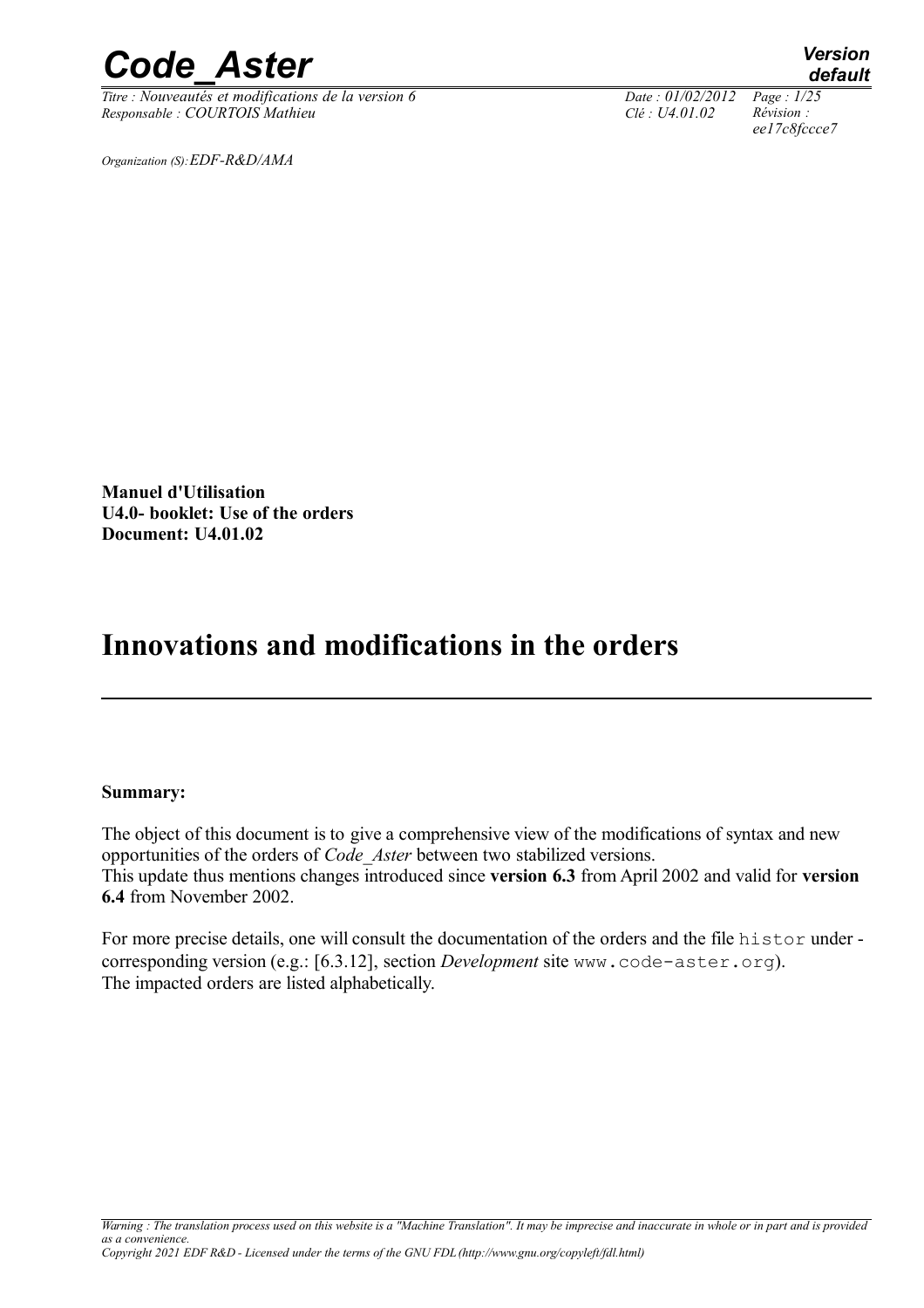*Titre : Nouveautés et modifications de la version 6 Date : 01/02/2012 Page : 2/25 Responsable : COURTOIS Mathieu Clé : U4.01.02 Révision :* 

*ee17c8fccce7*

### **1 Innovations between versions 6.3 and 6.4**

#### **1.1 New orders**

#### **1.1.1 GENE\_MATR\_ALEA**

This order makes it possible to produce positive definite symmetrical matrices random starting from an average matrix and of a level of uncertainty. Three laws of probability are available (cf [6.3.12]).

#### **1.1.2 GENE\_VARI\_ALEA**

Even object that the preceding order for real variables (cf [6.3.12]).

#### **1.1.3 LIRE\_TABLE**

This new order makes it possible to read again a table which was printed by IMPR TABLE (cf [6.3.13]).

#### **1.1.4 MACR\_LIGN\_COUPE**

This macro facilitates the postprocessing of mechanical results and thermics by recording the values of a field to the nodes on a line of cut (grid of segments) (cf [6.3.14]).

#### **1.1.5 MACR\_RECAL**

This macro makes it possible to carry out retiming in *Code\_Aster* : the macro one determines the parameters of a calculation which describe as well as possible the tests (cf  $[6.3.18]$ ).

#### **1.2 Modified orders**

#### **1.2.1 AFFE\_CHAR\_MECA**

#### **LIAISON\_UNIL\_NO removed:**

 The features are henceforth available under the keyword CONTACT, except for the friction of TRESCA which is not available any more (cf [6.3.17]).

#### **REAC\_GEOM new, REAC\_GEOM\_INTE removed:**

 The keyword REAC\_GEOM allows to control the geometrical reactualization of the algorithm of contact, it is worth WITHOUT, AUTOMATIC or CONTROL. In this last case, it is necessary to specify the number of reactualizations imposed NB REAC GEOM  $(cf[6.3.10])$ .

#### **STOP\_SINGULIER new:**

 This gives the opportunity of continuing the resolution even if a singular matrix is detected (validity of the solution being conditioned with the checking of balance) (cf  $[6.3.16]$ ).

#### **PROJECTION=' QUADRATIQUE' new:**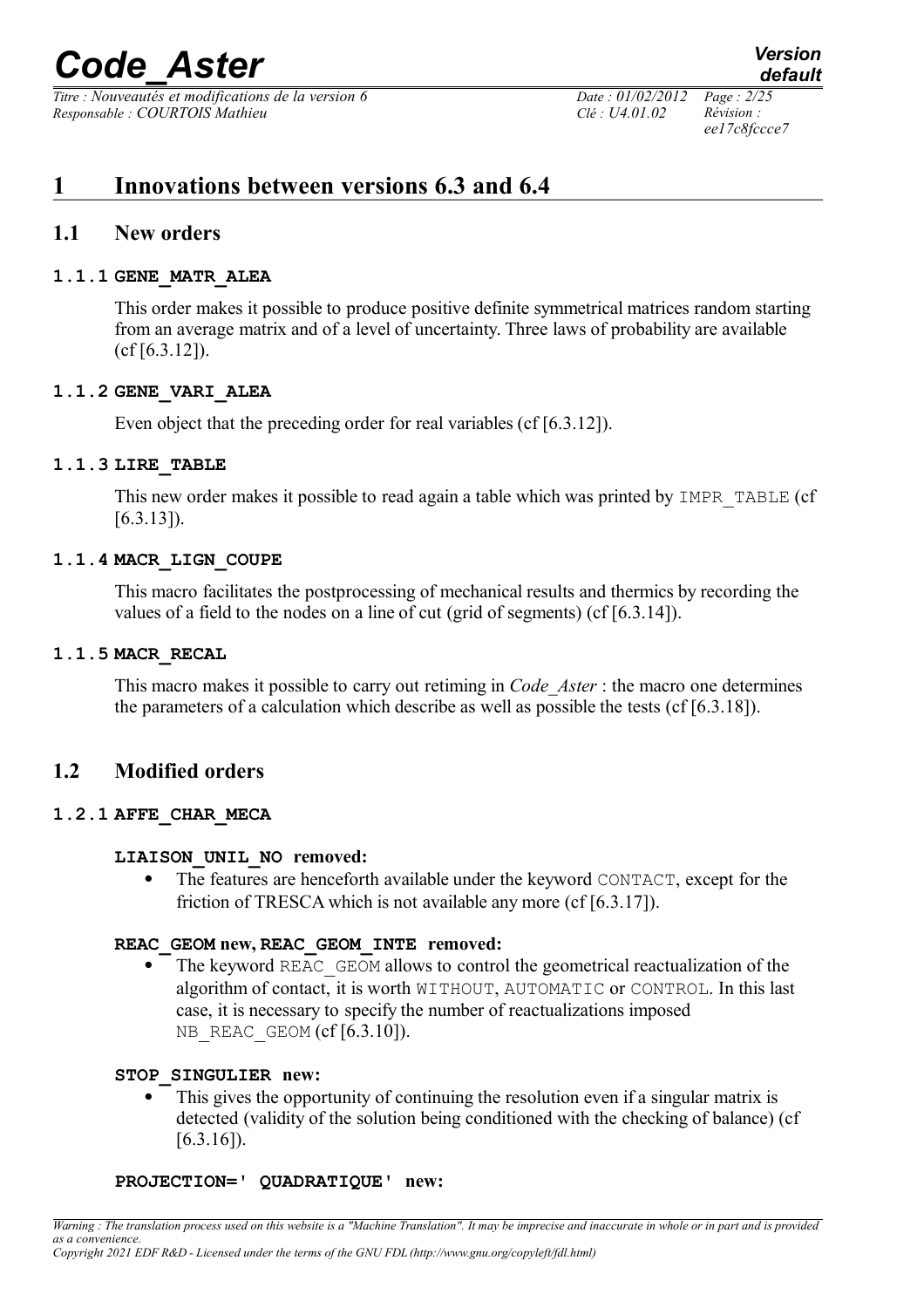*Titre : Nouveautés et modifications de la version 6 Date : 01/02/2012 Page : 3/25 Responsable : COURTOIS Mathieu Clé : U4.01.02 Révision :* 

*default*

 When the elements in contact are quadratic, this projection makes it possible to calculate exactly the game (cf [6.3.12]).

#### **DIRE\_APPA new:**

• For the method continues, the user thus imposes the direction of research of pairing (cf  $[6.3.14]$ ).

#### **INTEGRATION= ('SIMPSON', 'SIMPSON1', 'SIMPSON2') new possible values:**

• For the method continues, this allows to specify the desired type of integration (cf  $[6.3.14]$ ).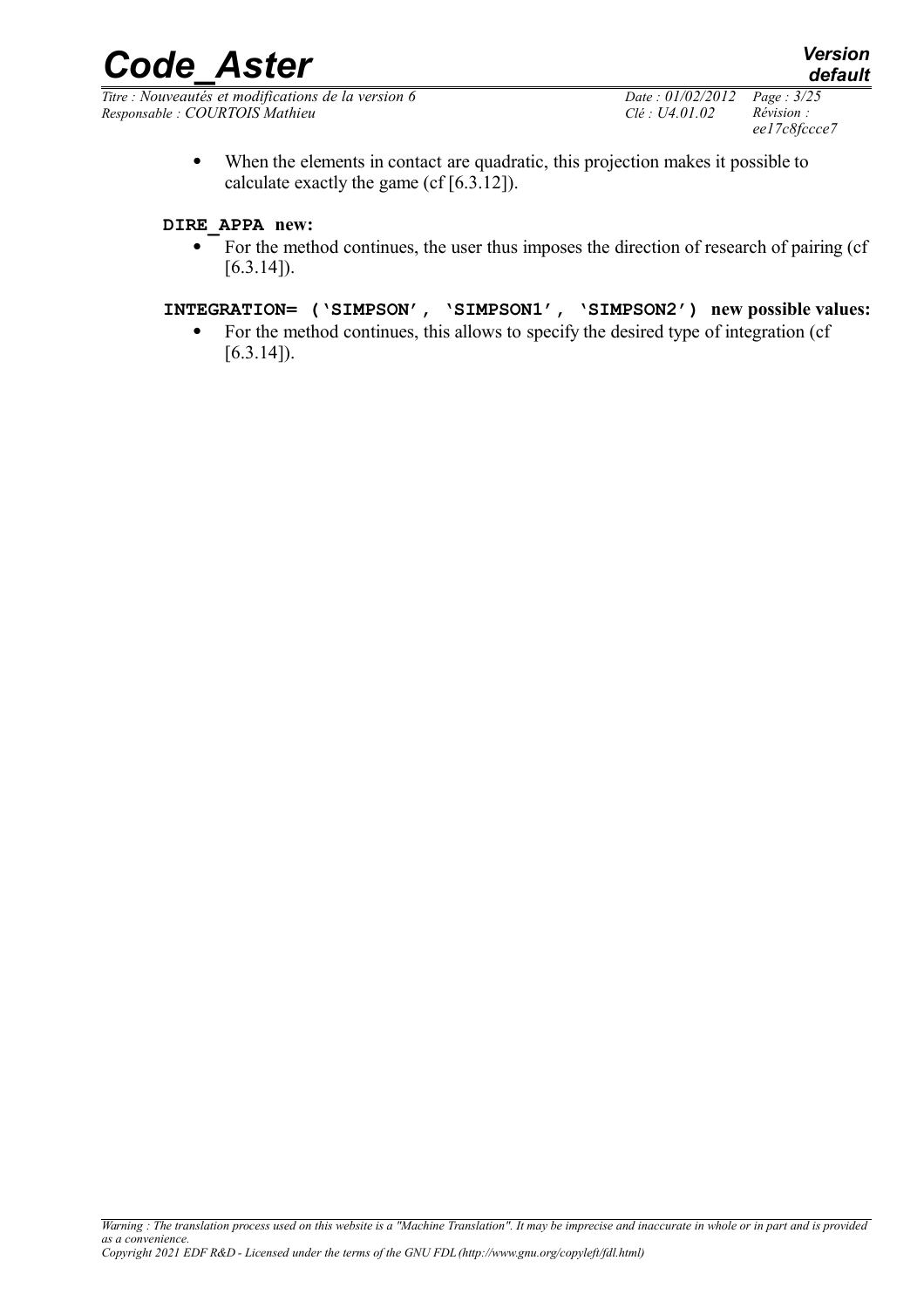*Titre : Nouveautés et modifications de la version 6 Date : 01/02/2012 Page : 4/25 Responsable : COURTOIS Mathieu Clé : U4.01.02 Révision :* 

*ee17c8fccce7*

#### **1.2.2 AFFE\_MODELE**

#### **Modelings 2D\_CONTACT, 3D\_CONTACT removed:**

 These modelings were applied to the elements of contact which were reabsorbed (see too AFFE\_CHAR\_MECA,  $cf$   $[6.3.17]$ ).

#### **Modelings CONT\_DVP\_2D, CONT\_DVP\_3D removed:**

The user is not constrained any more to affect modelings relating to the algorithm of contact only it chose, the code does it itself (These modelings are relating to the continuous method).

#### **Modelings 3D\_THVD, AXIS\_THVD, D\_PLAN\_THVD news:**

 New thermohydraulic modelings (without mechanics) for the studies of storage (cf. STAT\_NON\_LINE and [6.3.15]).

#### **Modelings \*\_HMD, \*\_HHHD, \*\_THHD, \*\_THHMD, \*\_THMD news:**

New diagonal modelings THM (cf [6.3.15]).

#### **1.2.3 CALC\_ELEM**

#### **VARI\_ELNO\_COQU new option:**

The option VARI ELNO COQU calculate the internal variables in a layer of elements of HULL, GRID or DKT (keyword NIVE\_COUCHE) starting from the internal variables calculated during a nonlinear calculation (cf [6.3.2]).

#### **VALE\_NCOU\_MAXI new option, keywords NOM\_CHAM and NOM\_CMP associated:**

• This option makes it possible to extract the extreme values from the component of a field defined on elements pipes like their localization (cf [6.3.19]).

#### **CRIT\_ELNO\_RUPT new option:**

• This option calculates 6 criteria of rupture in orthotropic materials (cf  $(6.3.7)$ ).

#### **ETOT\_ELGA, ETOT\_ELNO\_ELGA, ETOT\_ELEM new options:**

 These options calculate the density of total energy at the points of integration (ETOT\_ELGA), with the nodes (ETOT\_ELNO\_ELGA) and density of total energy integrated on the elements (ETOT\_ELEM) (cf [6.3.17]).

#### **TEMP\_INIT removed:**

 $\bullet$  This keyword was not used (cf [6.3.3]).

#### **1.2.4 CALC\_FATIGUE**

#### **TYPE\_CALCUL new:**

• Allows to choose the type of fatigue analysis asked, is worth CUMUL DOMMAGE or FATIGUE\_MULTI.

#### **Keywords RESULT, CHAM\_MATER, CRITERION, METHOD new:**

 To determine the plan in which shearing is maximum in axial fatigue analysis multi -  $(FATIGUE$  MULTI,  $cf [6.3.9]$ ).

*Warning : The translation process used on this website is a "Machine Translation". It may be imprecise and inaccurate in whole or in part and is provided as a convenience. Copyright 2021 EDF R&D - Licensed under the terms of the GNU FDL (http://www.gnu.org/copyleft/fdl.html)*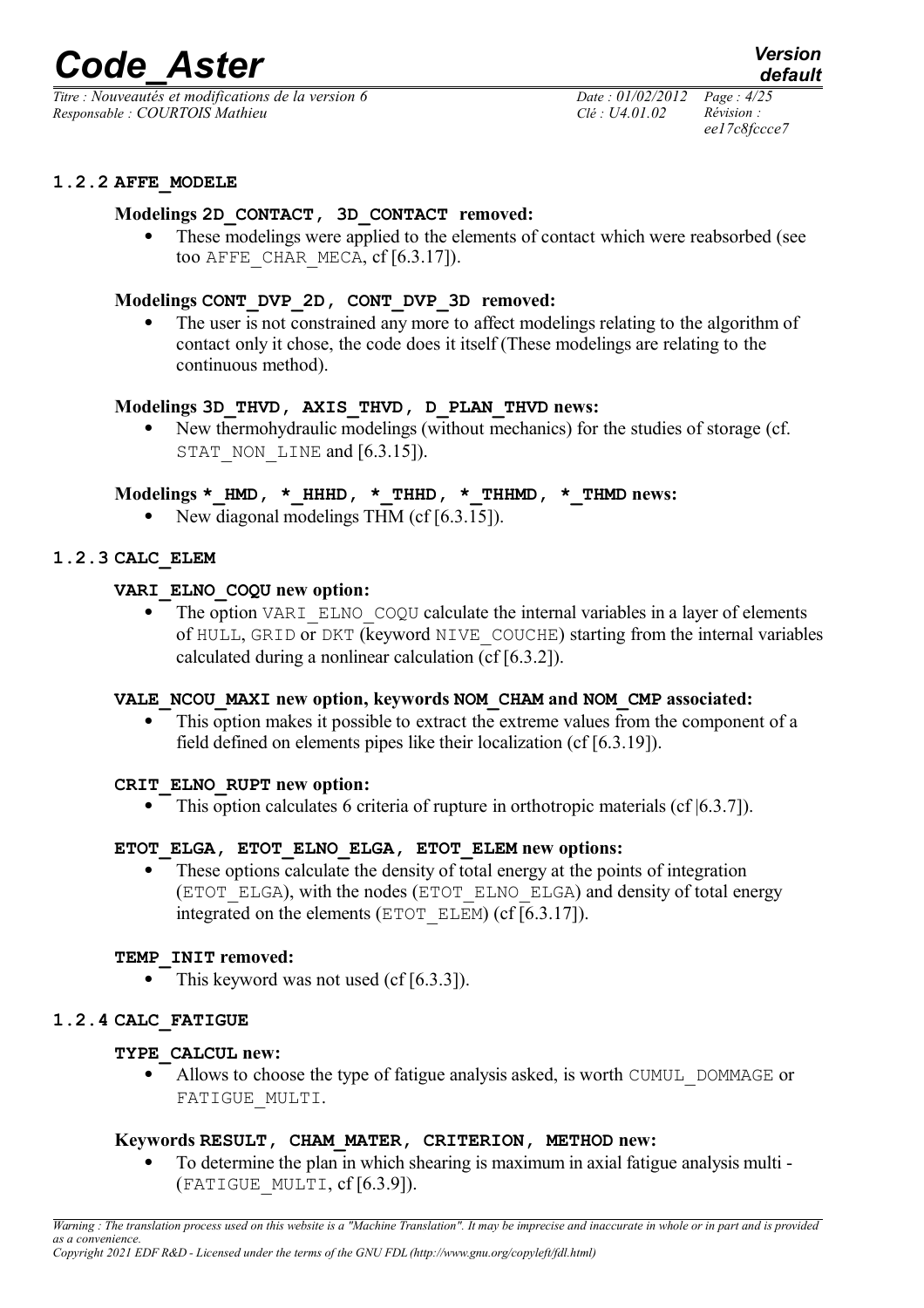# **Code\_Aster** *Version*<br> *Titre* : Nouveautés et modifications de la version 6 *Date* : 01/02/2012 Page : 5/25

*Titre : Nouveautés et modifications de la version 6 Date : 01/02/2012 Page : 5/25 Responsable : COURTOIS Mathieu Clé : U4.01.02 Révision :* 

*ee17c8fccce7*

#### **1.2.5 CALC\_FONCTION**

#### **POWER new:**

• Allows to calculate the nth power of a function (cf [6.3.12]).

#### **NORMALIZES new:**

• Calculate the L2 standard of a function (cf [6.3.12]).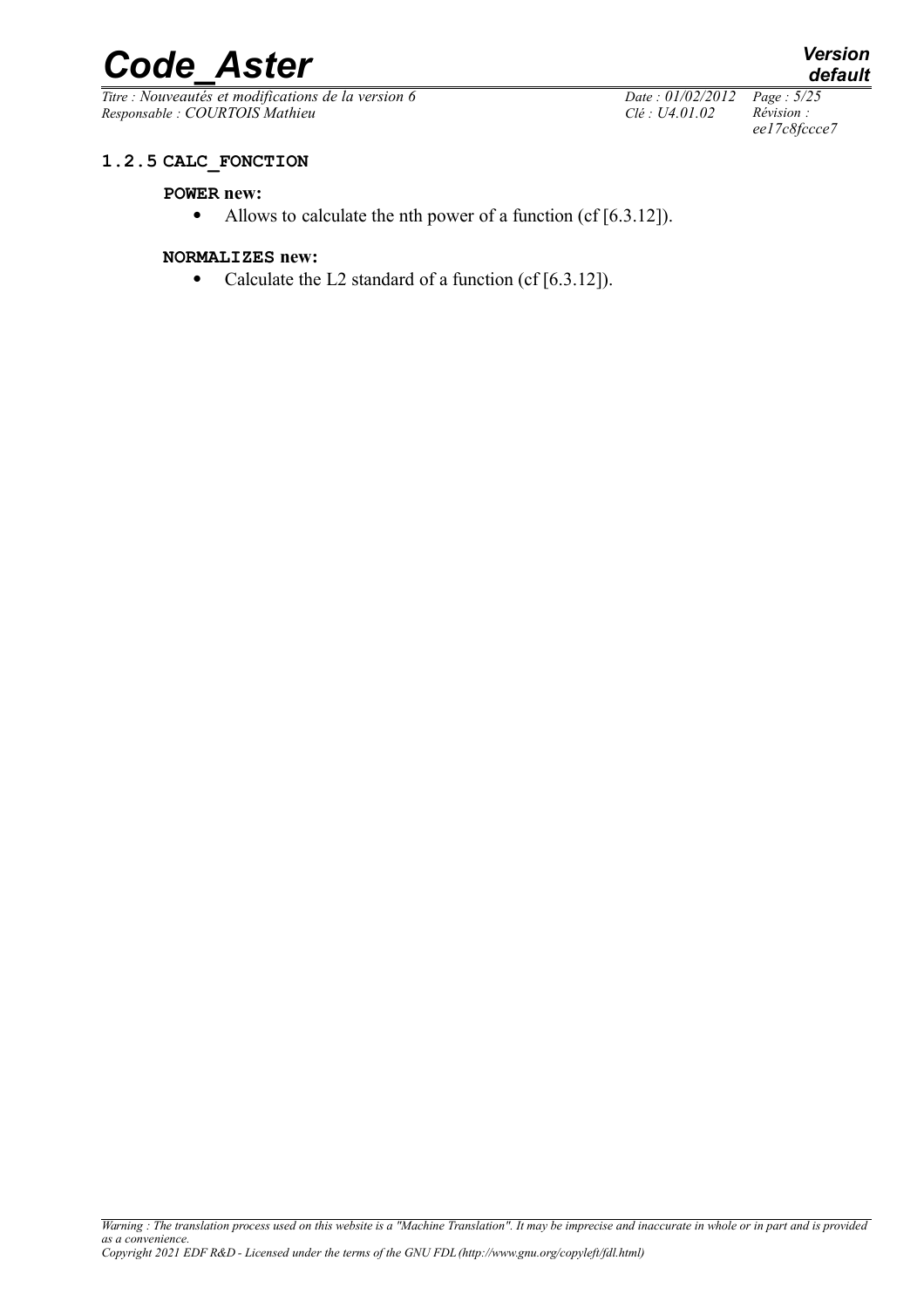*Titre : Nouveautés et modifications de la version 6 Date : 01/02/2012 Page : 6/25 Responsable : COURTOIS Mathieu Clé : U4.01.02 Révision :* 

*default*

#### **CORR\_ACCE new:**

• Allows to correct a real accélérogramme (cf [6.3.2]).

#### **LISS\_ENVELOP new:**

 Calculate the spectrum envelope smoothed starting from a rough spectrum (cf  $[6.3.16]$ .

#### **1.2.6 CALC\_G\_THETA\_T**

#### **FOND\_FISS new:**

In the past BOTTOM to homogenize the vocabulary with the other orders CALC  $\,$  G  $\,$   $\,$   $\,$   $\,$ (cf [6.3.10]).

#### **1.2.7 CALC\_META**

#### **ETAT\_INIT/INST\_INIT new:**

During a recovery, this keyword makes it possible to define the moment from which calculation will be continued (cf [6.3.19]).

#### **1.2.8 CALC\_THETA**

- **FOND\_FISS new:**
	- $\bullet$  Idem CALC G THETA T.

#### **1.2.9 COMB\_MATR\_ASSE**

#### **CALC\_AMOR\_GENE new:**

 This built an object MATR\_ASSE\_GENE corresponding to the matrix of damping of BASILE starting from a list of reduced depreciation (cf [6.3.19]).

#### **1.2.10COMB\_SISM\_MODAL**

#### **COMB\_DEPL\_APPUI new:**

 This keyword makes it possible to calculate the answers of the primary education loadings (seismic excitation) and secondaries (due to differential displacements of anchoring). It is necessary to define NUME\_CAS under DEPL\_MULT\_APPUI (cf [6.3.8]).

#### **1.2.11BEGINNING**

#### **CODE/NIV\_PUB\_WEB new:**

Under the keyword CODE (for the CAS-tests), NIV PUB\_WEB the level of diffusion of the test defines on the Web site of *Code\_Aster* (cf [6.3.6]).

#### **1.2.12DEFI\_MATERIAU**

#### **TEMP\_DEF\_ALPHA obligatory:**

 The presence of this keyword is from now on obligatory if the dilation coefficient ALPHA depends on the temperature (cf [6.3.3]).

#### **Withdrawn laws of behavior:**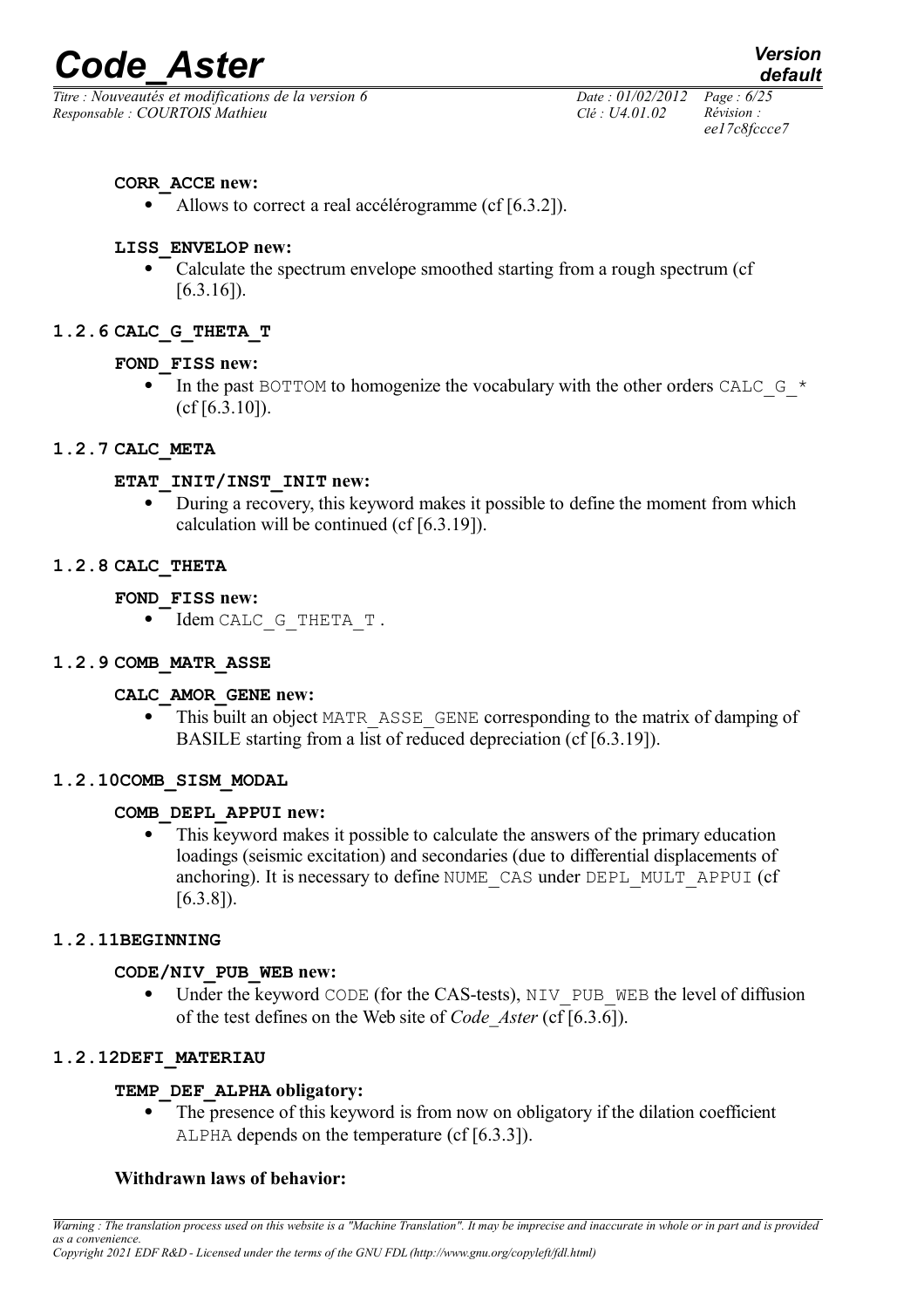*Titre : Nouveautés et modifications de la version 6 Date : 01/02/2012 Page : 7/25 Responsable : COURTOIS Mathieu Clé : U4.01.02 Révision :* 

*ee17c8fccce7*

• The following laws of behavior were withdrawn from the code because of their lack of qualification (cf [6.3.25]): OHNO, VISCOCHAB, VENDOCHAB, LMARC, NADAI\_B, SURF\_ETAT\_SATU, SURF\_ETAT\_NSAT, CAM\_CLAY\_THM, LIQU SATU GAT, LIQU NSAT GAT.

#### **EFFO\_N\_INIT modified:**

 This parameter, used with the discrete elements, can now depend on the temperature (cf [6.3.19]).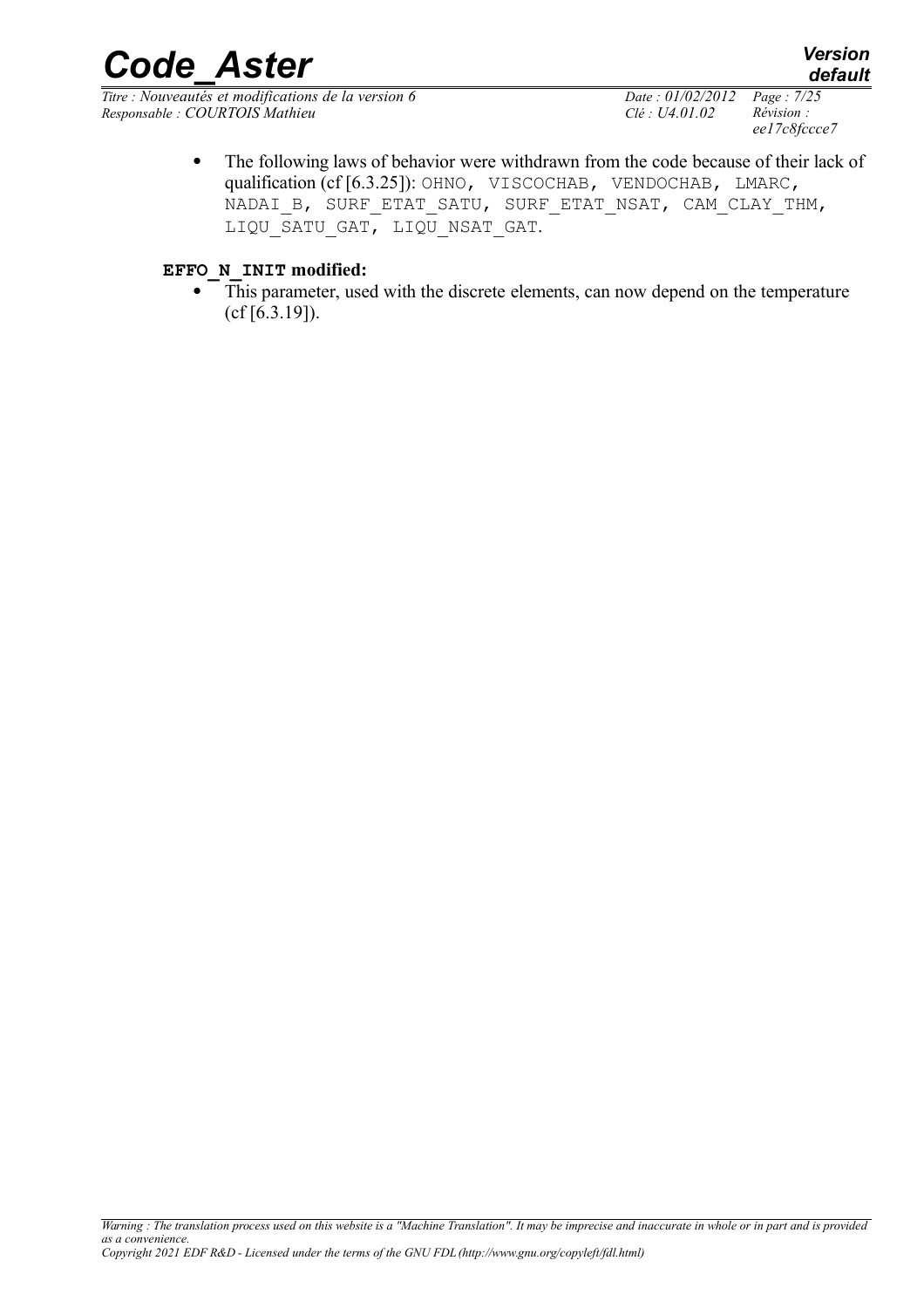*Titre : Nouveautés et modifications de la version 6 Date : 01/02/2012 Page : 8/25 Responsable : COURTOIS Mathieu Clé : U4.01.02 Révision :* 

#### **BAZANT\_FD new:**

• Model of creep of dessication of Bazant (creep due to the drying of the concrete under mechanical loading) (cf [6.3.13]).

#### **MAZARS\_FO new:**

• Model of Mazars allowing to take into account the variation of the coefficients compared to the temperature (cf [6.3.18]).

#### **1.2.13 DYNA\_NON\_LINE and STAT\_NON\_LINE**

See DEFI\_MATERIAU for the laws of behaviors removed and added.

#### **KIT\_THV new:**

 New relation, without mechanics, for the studies of storage. The ddl are the water temperature and pressure; the steam pressure being an internal variable (cf [6.3.15]).

#### **1.2.14EXTR\_RESU**

#### **SENSITIVITY new:**

 This makes it possible to exploit the sizes derived during the extraction from a result  $(cf [6.3.1]).$ 

#### **1.2.15IMPR\_TABLE**

#### **FORMAT=' ASTER' new:**

 This keyword makes it possible to print a table with the format Aster, to see too LIRE TABLE  $(cf[6.3.13])$ .

#### **1.2.16LIRE\_MAILLAGE**

#### **VERI\_MAIL by default:**

 By default, the checking of the grid is activated (orphan nodes, double meshs, flattened meshs…) (cf [6.3.3]).

#### **1.2.17LIRE\_MISS\_3D**

#### **NAME new:**

• This makes it possible to define the name of the file in reading (cf [6.3.12]).

#### **1.2.18LIRE\_RESU**

#### **MATR\_A, MATR\_B new:**

 One provides behind these keywords the matrices of rigidity and mass to be able to read again (and test) a mode obtained by DYNA\_TRAN\_MODAL (cf [6.3.19]).

#### **FORMAT=' MED' new:**

 This makes it possible to read again results with format MED (recommended for the exchanges between computer codes EDF/CEA). For the moment, only the fields with the nodes are treated (cf [6.3.2]). Keywords simple associates: NOM\_MED, NOM\_CMP, NOM\_CMP\_MED,

NOM CMP IDEM, NOM MAIL MED, UNIT.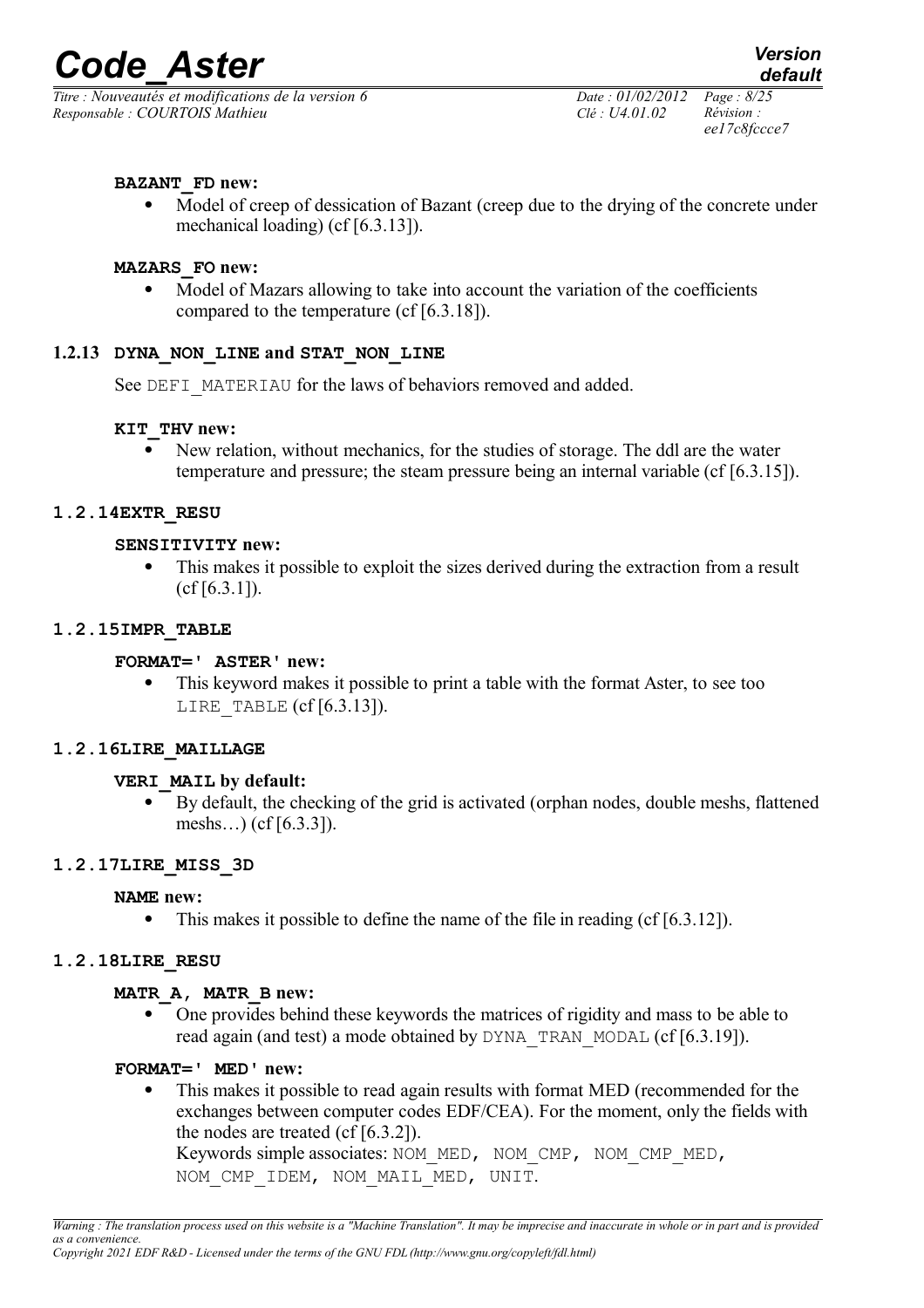*Titre : Nouveautés et modifications de la version 6 Date : 01/02/2012 Page : 9/25 Responsable : COURTOIS Mathieu Clé : U4.01.02 Révision :* 

*ee17c8fccce7*

#### **DATASET\_58 new:**

 This format makes it possible to read again the abundant data by software of experimental measurement (cf [6.3.8]).

#### **1.2.19 MACR\_ADAP\_MAIL and MACR\_INFO\_CALC**

#### **VERSION\_HOMARD new value by default:**

• The version by default of LOBSTER is now  $\sqrt{5}$  5.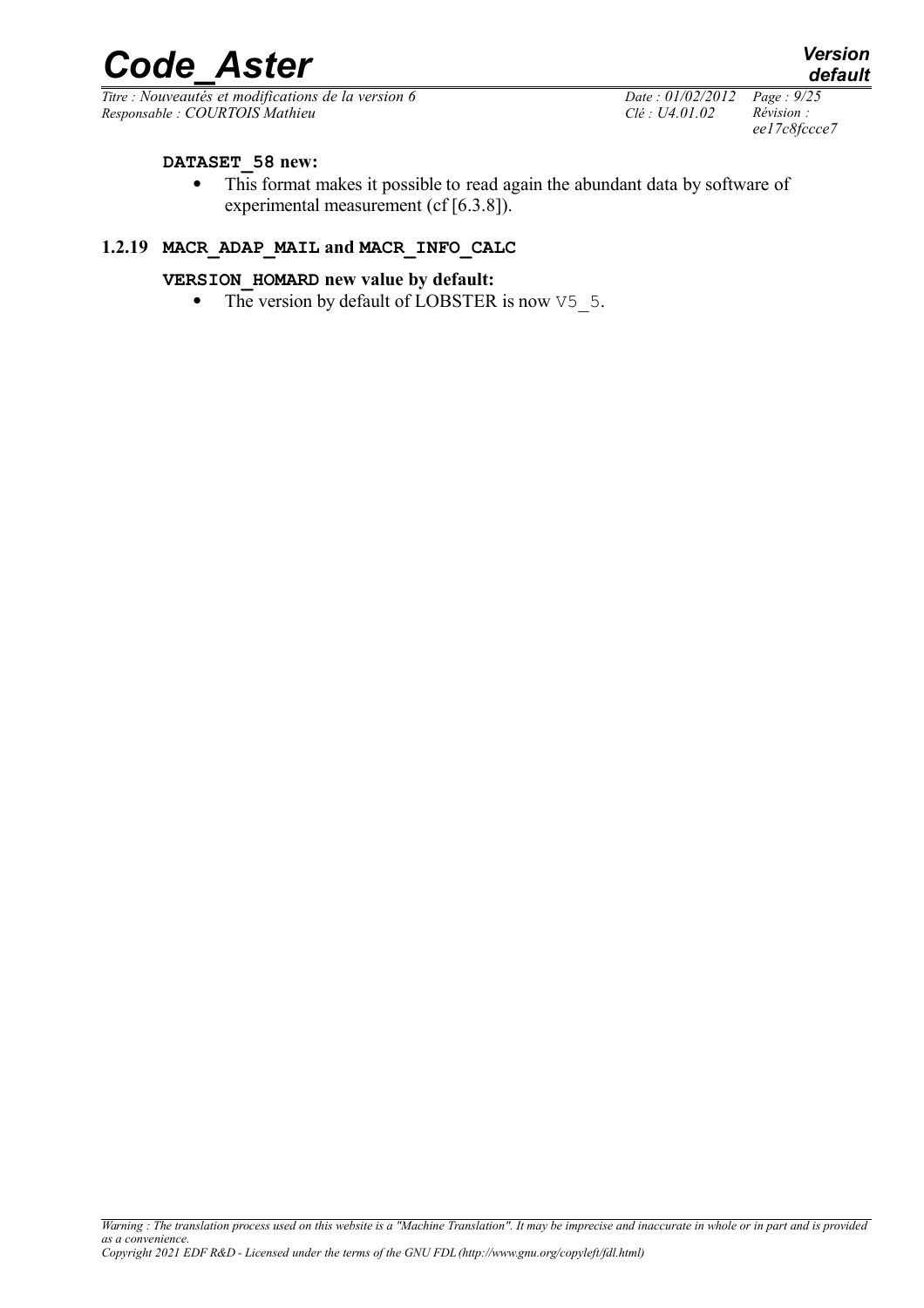*Titre : Nouveautés et modifications de la version 6 Date : 01/02/2012 Page : 10/25 Responsable : COURTOIS Mathieu Clé : U4.01.02 Révision :* 

*ee17c8fccce7*

#### **1.2.20 MACR\_ASCOUF\_CALC and MACR\_ASPIC\_CALC**

#### **PRESS\_LEVRE new:**

 This keyword makes it possible to apply or not the pressure interns on the lips of a crack emerging in internal skin (cf [6.3.19]).

#### **1.2.21MECA\_STATIQUE**

#### **SIEF\_ELGA\_DEPL by default:**

• This option is henceforth calculated by default. One can specify OPTION=' SANS' if it is not wished  $(cf[6.3.19])$ .

#### **1.2.22MODI\_MAILLAGE**

#### **MODI\_BASE new:**

• Allows to impose a change of reference mark (cf [6.3.18]).

#### **TRANSLATION, ROTATION, SCALE new:**

• These keywords make it possible to operate translations, rotations and put at scale of a grid (cf [6.3.18]).

#### **1.2.23POST\_K1\_K2\_K3**

#### **FOND\_FISS new:**

• See CALC G THETA T.

#### **TOUT\_ORDRE, NUME\_ORDRE, LIST\_ORDRE new:**

 The setting in data is modified, the order itself will explore the structure of data result  $(cf [6.3.4]).$ 

#### **1.2.24POST\_RCCM**

#### **OPTION=' FATIGUE\_B3200' new:**

 Analysis with the tiredness of a line of healthy piping according to code RCCM §B3200 (cf [6.3.19]).

#### **OPTION=' FATIGUE\_B3600' new:**

 Analysis with the tiredness of a line of healthy piping according to code RCCM §B3600 (cf [6.3.16]).

#### **1.2.25PRE\_GMSH**

#### **MODI\_QUAD new:**

 Product of the quadratic meshs before converting the grid GMSH with the format ASTER (cf [6.3.7]).

#### **1.2.26PROJ\_MESU\_MODAL**

#### **Syntax was deeply altered and its wide possibilities.**

 See the documentation of the order and the CAS-tests sdld104 and sdlv122 (cf [6.3.18]).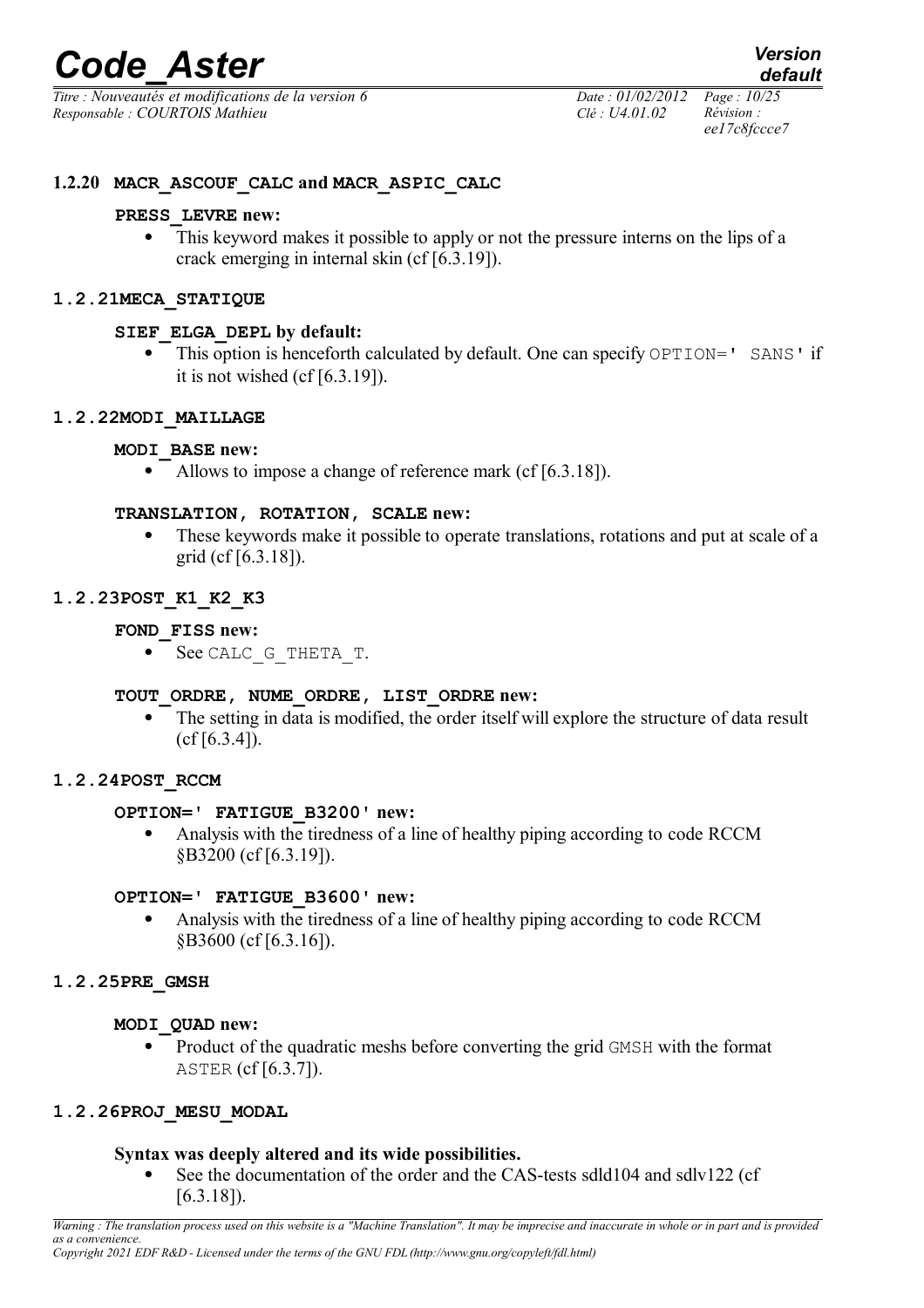*Titre : Nouveautés et modifications de la version 6 Date : 01/02/2012 Page : 11/25 Responsable : COURTOIS Mathieu Clé : U4.01.02 Révision :* 

*ee17c8fccce7*

*default*

### **2 Innovations between versions 6.2 and 6.3**

#### **2.1 Modifications common to several orders**

#### **TAILLE\_BLOC removed:**

• Functionality taken again by BEGINNING and CONTINUATION, TAILLE BLOC is not available any more in the following orders:

| AFFE CHAR ACOU     | CHAR MECA<br>AFFE | CHAR MECA<br>AFFE            |
|--------------------|-------------------|------------------------------|
| AFFE CHAR MECA F   | AFFE CHAR OPS011  | CHAR THER<br>AFFF.           |
| AFFE CHAR THER F   | AFFE MODELE       | CALC CHAM ELEM               |
| CALC ELEM          | CALC FORC AJOU    | CALC MATR AJOU               |
| CALC NO            | LINE<br>DYNA NON  | MACR ASCOUF CALC             |
| MACR ASPIC CALC    | MACR ELEM STAT    | MACRO ELAS MULT              |
| MATR AJOU<br>MACRO | MACRO MATR ASSE   | MACRO PROJ BASE              |
| MECA STATIQUE      | NUME<br>DDT.      | GENE<br>NUME<br><b>DLL</b>   |
| POST ELEM          | WEIBULL<br>RECA   | NON LINE<br>STAT             |
| THER LINEATRE      | LTNE<br>THER.     | T.TNE.<br>THER<br>MO.<br>NON |

#### **2.2 Reabsorbed order**

**MACRO** CHAR **F** U is removed. The functionality is covered by piloting specific to the limiting analysis ANA\_LIM of STAT\_NON\_LINE (cf [6.2.17]).

#### **2.3 Changes of convention**

- **ANGL REP** under the keyword factor HULL in AFFE CARA ELEM : change of sign of the angle  $\beta$  (see AFFE\_CARA\_ELEM) (cf [6.2.14]),
- **NU LT** becomes **NU TL** and reciprocally (see DEFI\_MATERIAU) in ELAS\_ORTH,
- Coefficient  $\frac{1}{2}$  in the calculation of the thermal contribution of **ENER** POT (see CALC ELEM and POST ELEM, cf [6.2.13]).

#### **2.4 Modified orders**

#### **2.4.1 AFFE\_CARA\_ELEM**

#### **AFFE\_SECT , AFFE\_FIBRE new:**

 To allow to describe the section of a multifibre element of beam starting from a grid 2D (keyword factor AFFE\_SECT) or directly by defining fibres in one (keyword AFFE FIBRE,  $cf [6.2.6]$ ).

#### **HULL/ANGL\_REP modified:**

 Convention used here was contrary with those taken for the beams and the definition of the reference marks of orthotropism. The sign of the second angle defined by ANGL REP is thus reversed, it is the convention of the nautical angles (cf  $[6.2.14]$ ).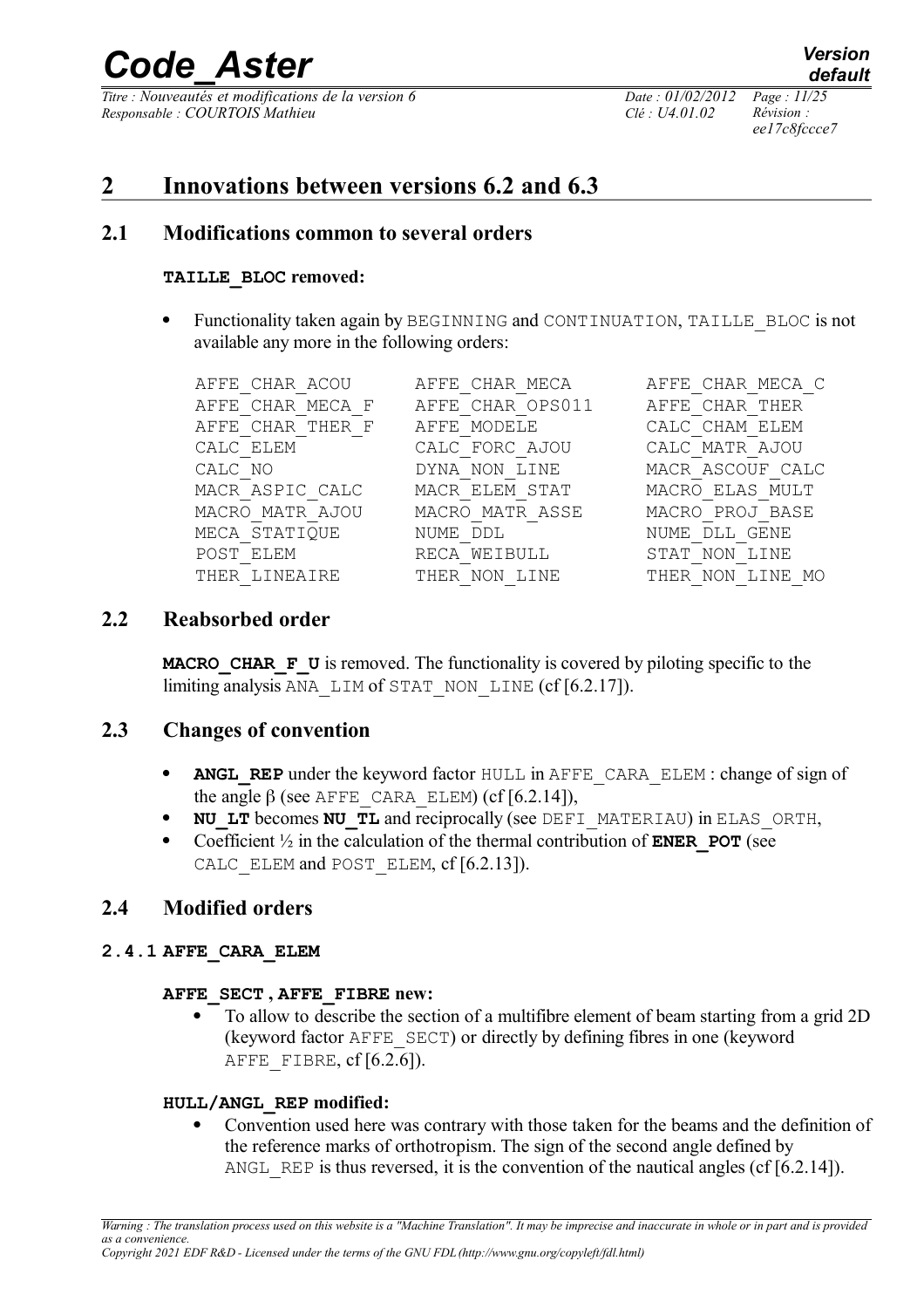*Titre : Nouveautés et modifications de la version 6 Date : 01/02/2012 Page : 12/25 Responsable : COURTOIS Mathieu Clé : U4.01.02 Révision :* 

*ee17c8fccce7*

#### **COQUE\_NCOU , GRILLE\_NCOU , TUYAU\_NSEC and TUYAU\_NCOU new:**

• Under the keywords factors HULL, GRID, and BEAM to describe the cutting of a hull/plate in layers, of a pipe in layers and angular sectors. They were previously indicated under STAT\_NON\_LINE (cf [6.2.6]).

#### **DIST\_N removed:**

• Replaced by OFFSETTING (cf [6.2.30]).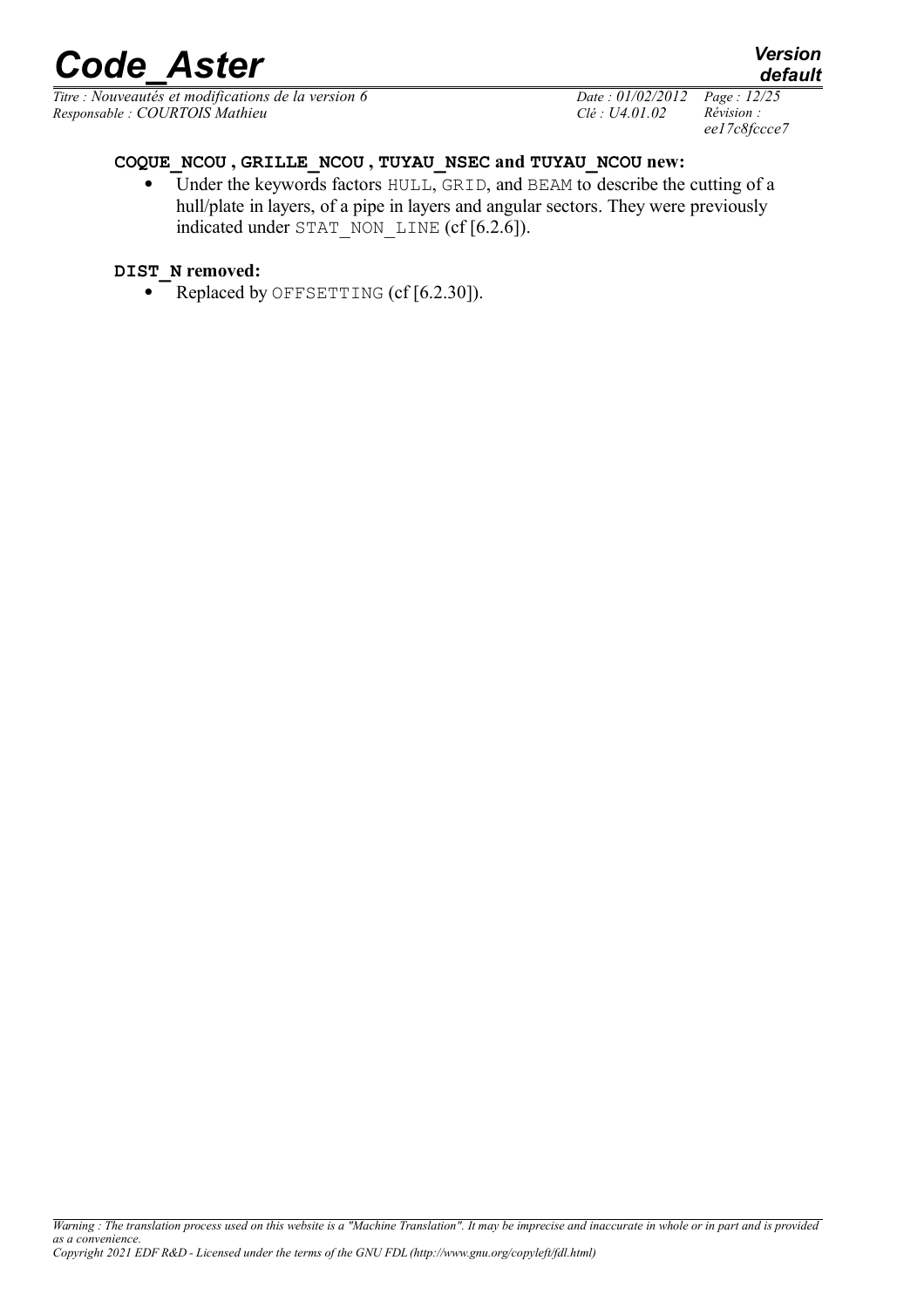*Titre : Nouveautés et modifications de la version 6 Date : 01/02/2012 Page : 13/25 Responsable : COURTOIS Mathieu Clé : U4.01.02 Révision :* 

*ee17c8fccce7*

#### **2.4.2 AFFE\_CHAR\_MECA**

#### **HARLEQUIN/CARA\_ELEM new:**

 To provide the characteristics of the hull in the case of a junction enters a model 3D and a model hull (cf [6.2.28]).

#### **GONF new:**

 Allows to impose the incompressibility on the new incompressible elements (cf [6.2.17]).

#### **2.4.3 AFFE\_MODELE**

#### **AFFE/PHENOMENON and AFFE/MODELING new possibilities:**

- Suppression of the phenomenon NON LOCAL, and addition in the phenomenon MECHANICS nonlocal laws of behavior regularized on the deformation, and of associated modelings: 3D\_GRAD\_EPSI, D\_PLAN\_GRAD\_EPSI, C\_PLAN\_GRAD\_EPSI, AXIS\_GRAD\_EPSI and of modelings associated with the formulation with gradients with internal variables 3D\_GRAD\_VARI, D\_PLAN\_GRAD\_VARI, C\_PLAN\_GRAD\_VARI, AXIS\_GRAD\_VARI (cf [6.2.20]).
- New modeling PLAN FISSURE associated with the finite elements of type CZM (joined) allowing to treat the propagation of crack with a law of behavior of the type Barenblatt (cf [6.2.26]).
- New modelings 3D\_INCO, D\_PLAN\_INCO (replaces PLAN\_INCO), C\_PLAN\_INCO associated with the formulation with three fields of the new incompressible element (displacement, pressure, swelling, cf [6.2.17]).
- New modelings lumpées in THM: 3D\_HHMD, 3D\_HMD, 3D\_THHD, 3D\_THHMD, 3D\_THMD, AXIS\_HHMD, AXIS\_HMD, AXIS\_THHD, AXIS\_THHMD, AXIS THMD, D\_PLAN\_HHMD, D\_PLAN\_HMD, D\_PLAN\_THHD, D\_PLAN\_THHMD, D\_PLAN\_THMD (points of integration brought back to the tops of the elements, cf [6.2.25]).
- New modelings POU  $D$  EM (right beam of Euler) and POU  $D$  TGM (right beam of Timoshenko with warping) associated with the multifibre beams (cf [6.2.6]).

#### **AFFE/MODELING change of name:**

Modeling PIPE is not accessible any more, it is replaced by TUYAU 3M (cf [6.2.30]).

#### **2.4.4 ASSISTANCE**

#### **ORDER removed:**

 This functionality is not available any more (did not function any more since version 6.0).

#### **2.4.5 CALC\_ELEM**

#### **EPOT\_ELEM\_DEPL modified:**

Homogenisation of the calculation of the potential energy (suppression of the  $\frac{1}{2}$  for the thermal contribution at the end of the deformation energy) and addition of the thermal term of dilation for the elements of structure (cf [6.2.22]).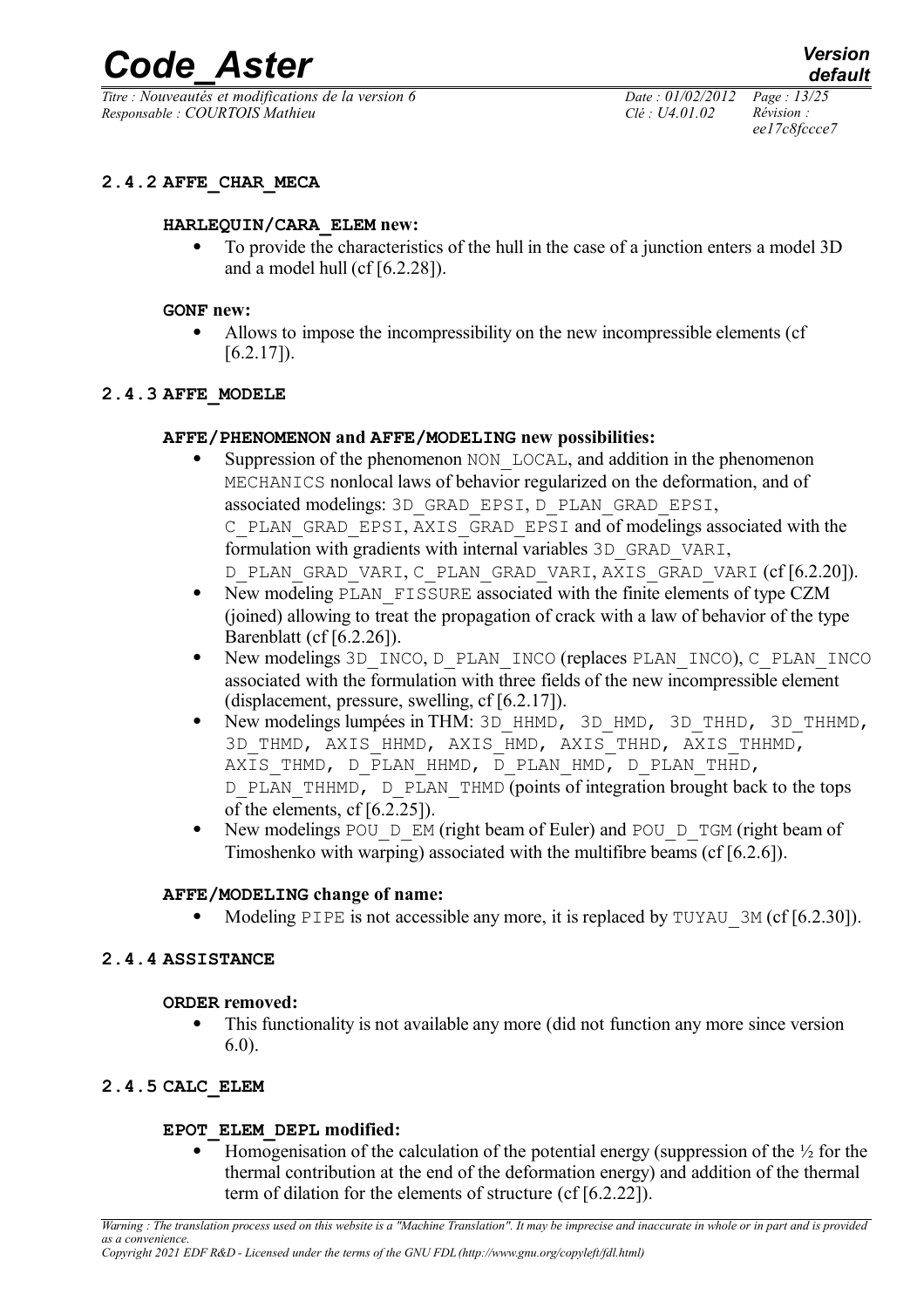*Titre : Nouveautés et modifications de la version 6 Date : 01/02/2012 Page : 14/25 Responsable : COURTOIS Mathieu Clé : U4.01.02 Révision :* 

*ee17c8fccce7*

*default*

#### **SENSITIVITY/ THETA removed:**

 SENSITIVITY is now a simple keyword which receives the list of the significant parameters, THETA is replaced by PARM THETA (cf [6.2.1]).

#### **PARM\_THETA new:**

• Point out the value of the parameter of theta method used to solve transitory thermal calculation, value by default: 0.57.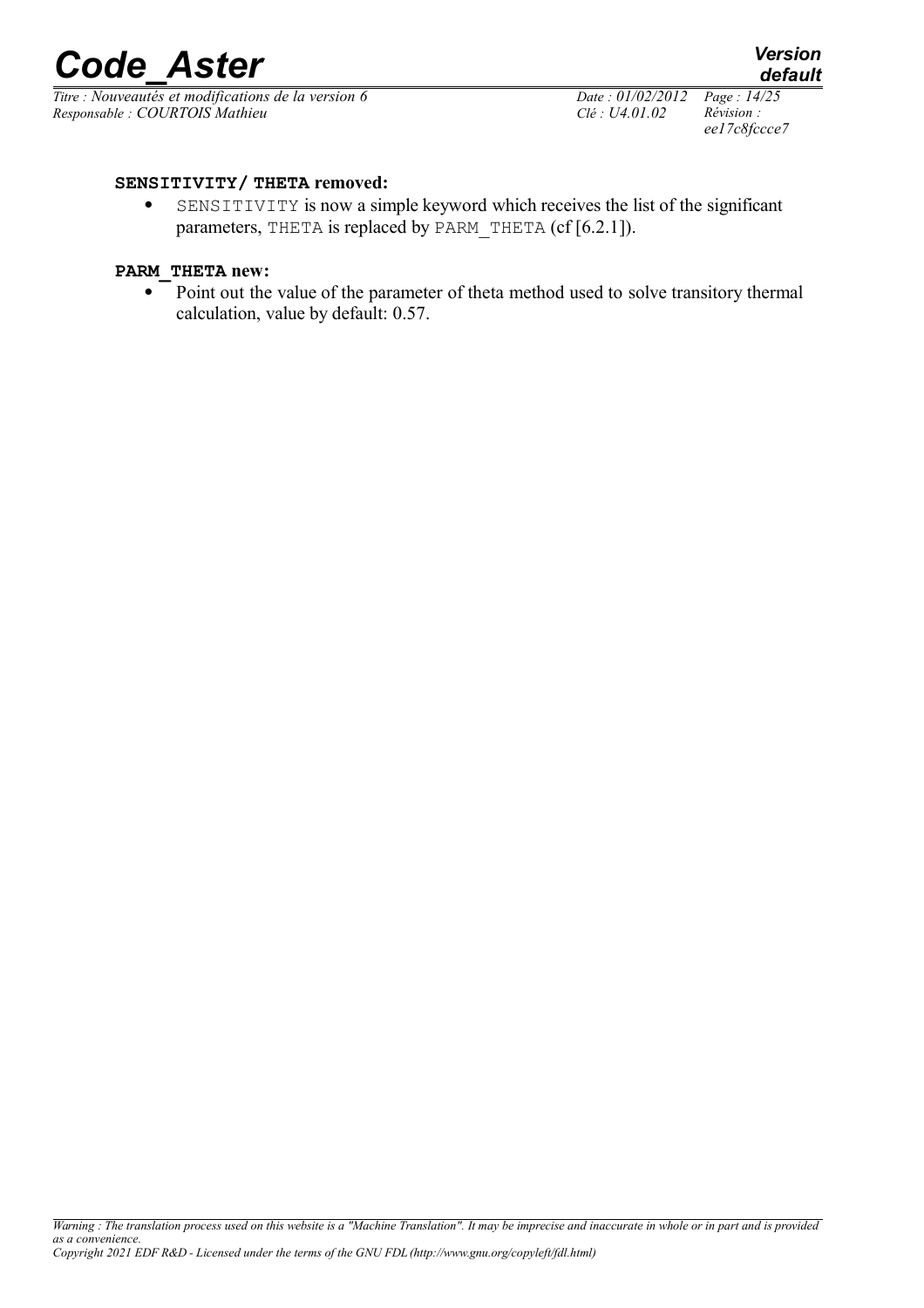*Titre : Nouveautés et modifications de la version 6 Date : 01/02/2012 Page : 15/25 Responsable : COURTOIS Mathieu Clé : U4.01.02 Révision :* 

*ee17c8fccce7*

#### **ERTH\_ELEM\_TEMP and ERTH\_ELNO\_ELEM new:**

• Options associated with the estimator with error in residue in thermics (cf  $[6.2.1]$ ).

#### **INFORMATION new:**

 Allows to obtain details on calculations carried out (in particular of sensitivity, cf  $[6.2.1]$ .

#### **DLSI\_ELGA\_DEPL removed:**

 This option is removed. The calculation of the Lagrangian derivative from now on is activated by the operator of calculation (MECA\_STATIQUE, STAT\_NON\_LINE, THER LINEAIRE) when the keyword SENSITIVITY is activated.

#### **2.4.6 CALC\_MATR\_ELEM**

#### **MASS\_ID\_MDEP\_R , MASS\_ID\_MTEM\_R , MASS\_ID\_MDNS\_R , MASS\_ID\_MTNS\_R new:**

 Options allowing to calculate a matrix identity (displacements or temperatures, symmetrical or not-symmetrical) on finite elements in order to calculate the eigenvalues of a matrix of rigidity or other (cf [6.2.9]).

#### **2.4.7 CALC\_NO**

#### **SENSITIVITY new:**

 $\bullet$  List of the significant parameters (cf [6.2.1]).

#### **DLDE\_NOEU , DLSI\_NOEU\_DLDE , DLTE\_NOEU removed:**

 The calculation of these options is not available any more. The calculation of the Lagrangian derivative from now on is provided by the operator of calculation (MECA STATIQUE, STAT NON LINE, THER LINEAIRE) when the keyword SENSITIVITY is activated.

#### **2.4.8 COMB\_SISM\_MODAL**

#### **TYPE\_COMBI replacement:**

 This keyword replaces TYPE who was removed in version 6.4, possible values: QUAD, LINE, ABS (cf [6.2.26]).

#### **2.4.9 CREA\_RESU**

#### **OPERATION new:**

• Defines the operation to carry out among AFFE, ECLA PG, PERM CHAM, PROL RTZ (cf [6.2.12]).

#### **NUME\_ORDRE\_INIT removed:**

#### **PRECISION , CRITERION new:**

 The user does not provide any more a sequence number, the access is done directly starting from the value of the moment by possibly providing one PRECISION and one CRITERION (cf [6.2.21]).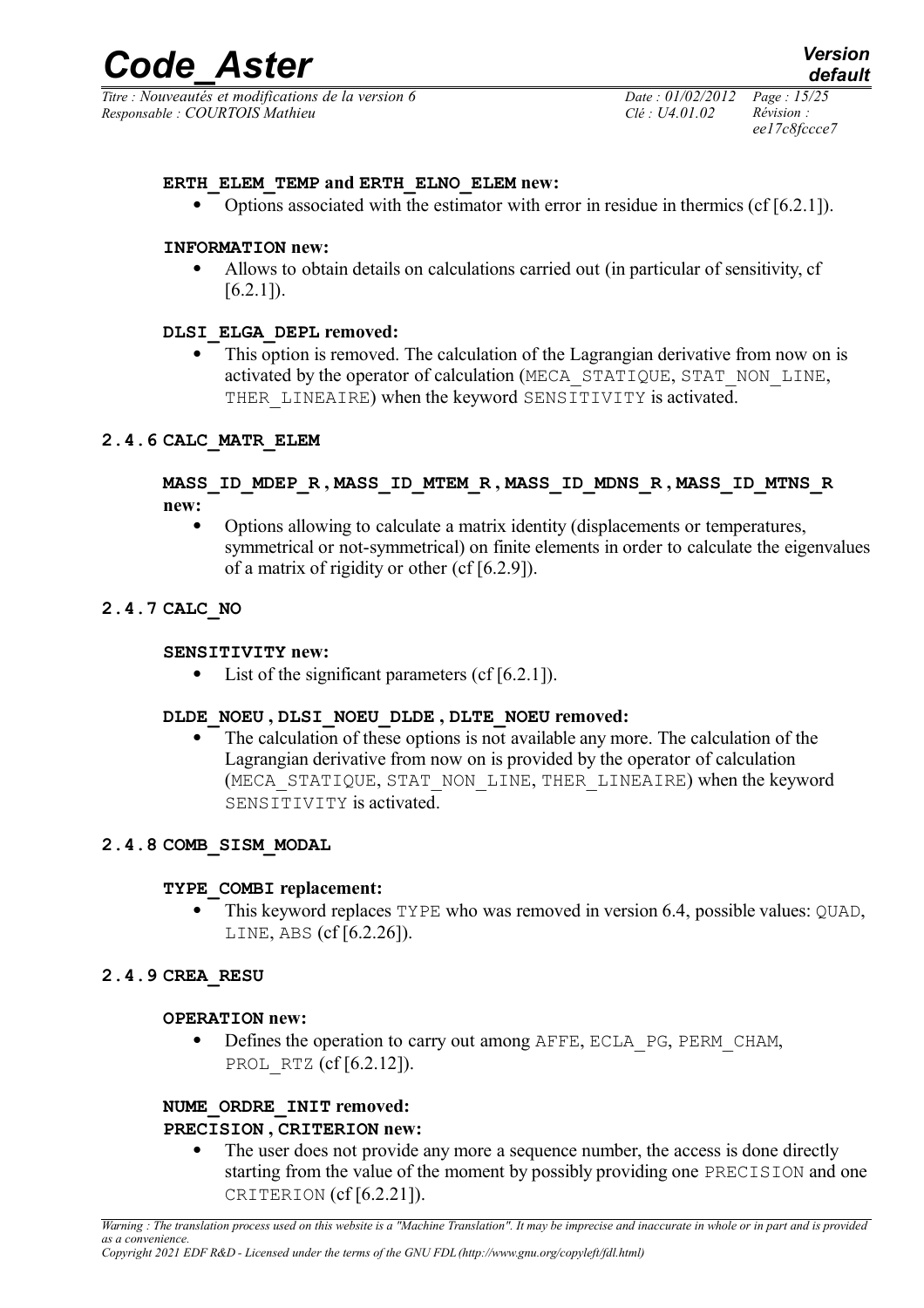*Titre : Nouveautés et modifications de la version 6 Date : 01/02/2012 Page : 16/25 Responsable : COURTOIS Mathieu Clé : U4.01.02 Révision :* 

*ee17c8fccce7*

*default*

#### **DIAG\_MASS new:**

• This option makes it possible to create a modal base containing the static modes and the dynamic modes, the static modes are such as the matrix of mass projected on this basis is diagonal (cf  $[6.2.11]$ ).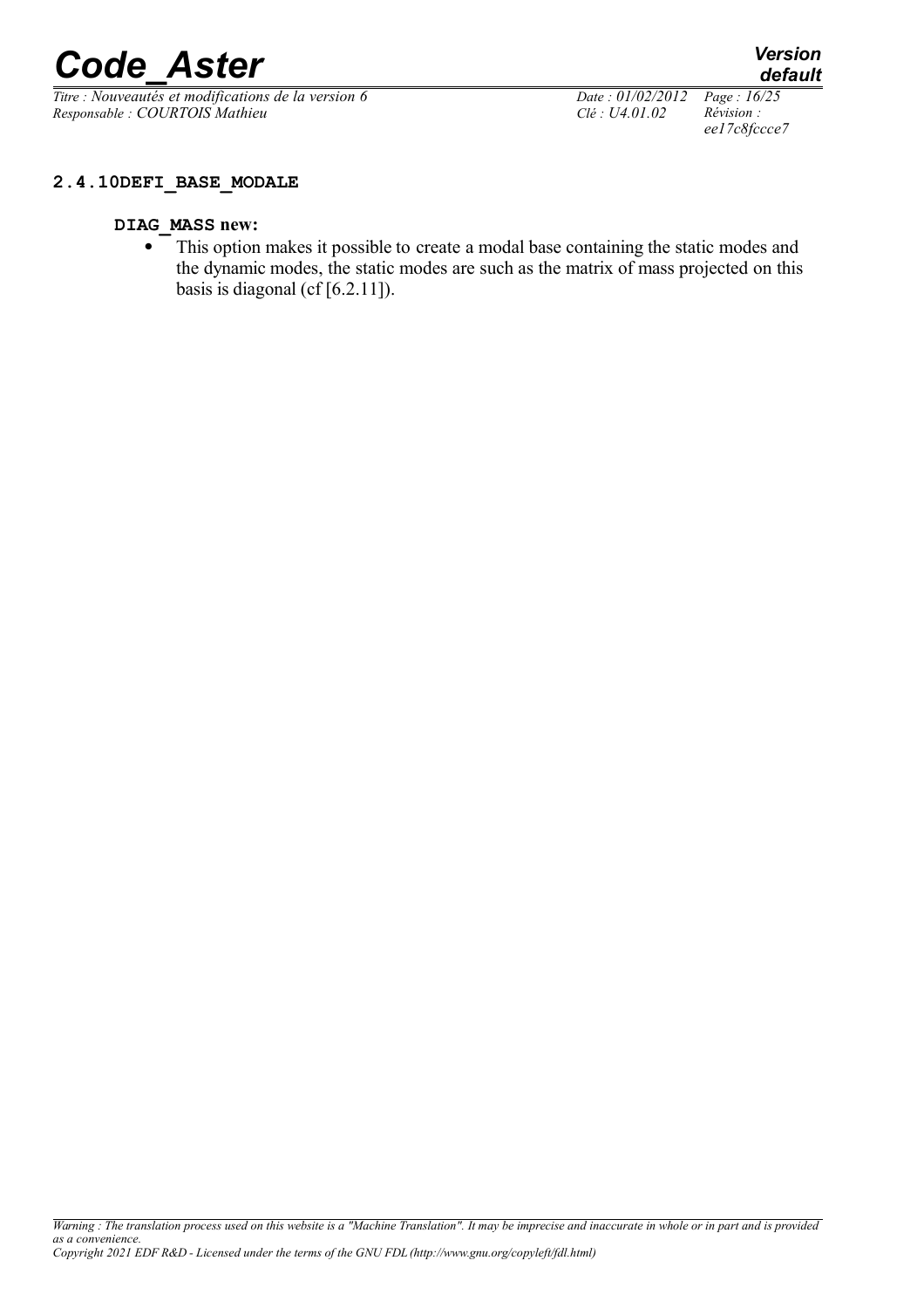*Titre : Nouveautés et modifications de la version 6 Date : 01/02/2012 Page : 17/25 Responsable : COURTOIS Mathieu Clé : U4.01.02 Révision :* 

*ee17c8fccce7*

#### **2.4.11DEFI\_FONC\_ELEC**

#### **INST\_CC\_INIT obligatory:**

 $\bullet$  This keyword is now obligatory (cf [6.2.14]).

#### **2.4.12DEFI\_GROUP**

#### **CRIT\_NOEUD new:**

 Allows to define starting from a group of mesh, a group of nodes only made up of the nodes TOPS, of the nodes MEDIUMX, or of the nodes CENTER (cf [6.2.17]).

#### **2.4.13DEFI\_MATERIAU**

#### **NU\_LT modified:**

In ELAS ORTH, one takes the convention of Batoz, that is to say: NU LT/E L = NU TL/E T, as in DEFI COQU MULT  $(cf [6.2.13])$ .

#### **ROUSS\_VISC new:**

• Model of Rousselier extended to viscoplasticity, parameters  $SIGM$  0, EPSI 0 and M  $(cf[6.2.10])$ .

#### **FLU\_IRRA new:**

• Modification of the law ASSE COMBU to take into account a dependence of creep compared to the fluence. Keywords:  $\Diamond$ SR K, BETA, PHI ZERO and L (cf [6.2.9] and  $[6.2.13]$ .

#### **LABORD\_1D new:**

• New law of behavior 1D endommageable for the concrete (cf [6.2.6]).

#### **MAZARS new:**

• New law of behavior endommageable for the concrete (cf [6.2.25]).

#### **CAM\_CLAY new:**

 New law of elastoplastic behavior for the porous environments (grounds, porous joints, cf  $[6.2.25]$ .

#### **LAIGLE new:**

• New law of behavior in rock mechanics (cf  $[6.2.25]$ ).

#### **RUPT\_FRAG modification:**

New keywords  $SIGM$  C and  $SAUT$  C to treat the propagation of crack with the elements  $CZM$  (cf [6.2.26]).

#### **NORTON\_HOFF removed:**

 The new incompressible finite elements offer the same functionality by using only the elastic limit (cf [6.2.17]).

#### **2.4.14DYNA\_LINE\_HARM**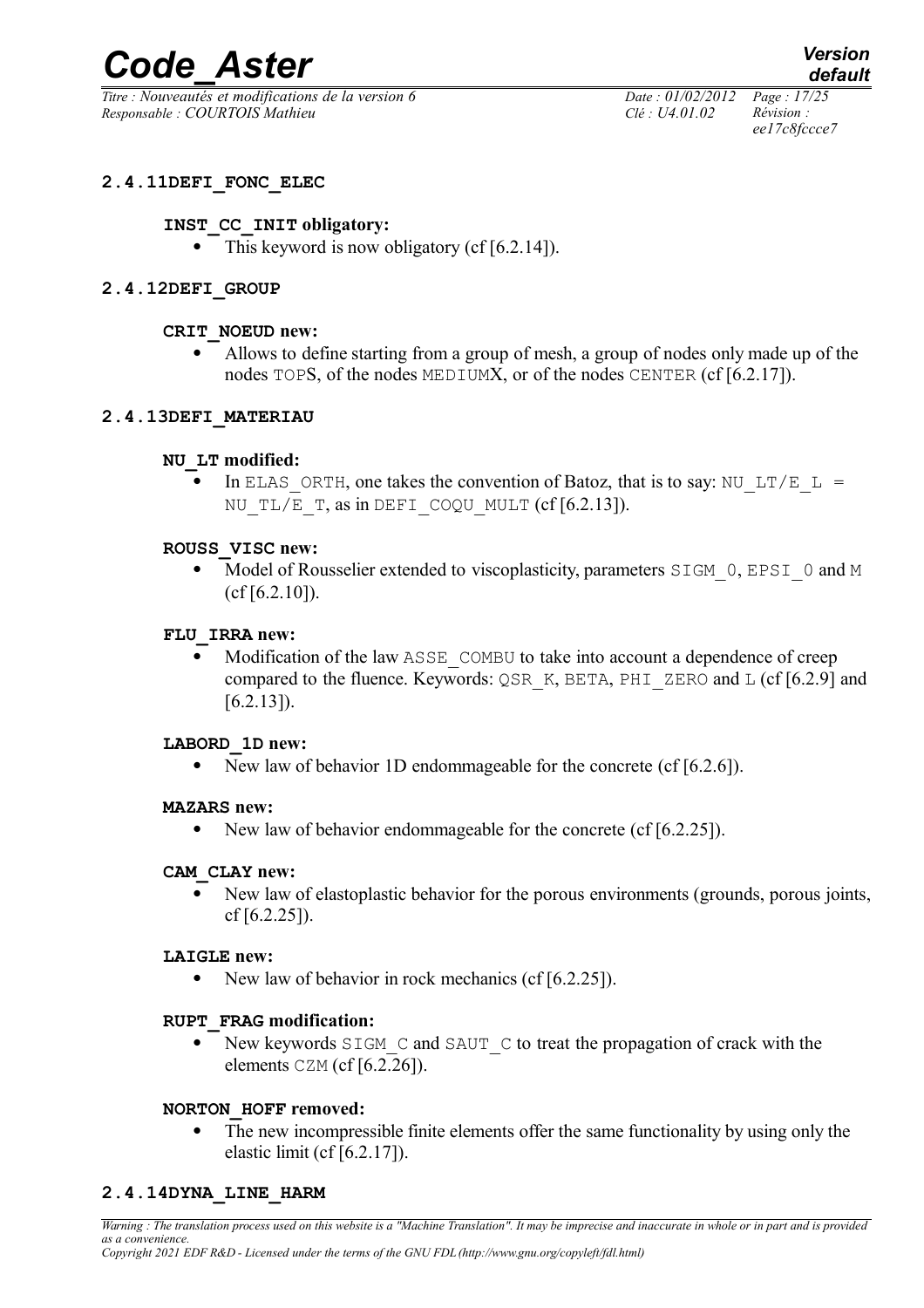

*Titre : Nouveautés et modifications de la version 6 Date : 01/02/2012 Page : 18/25*<br> *Responsable : COURTOIS Mathieu Clé : U4.01.02 Révision : Responsable : COURTOIS Mathieu Clé : U4.01.02 Révision :* 

*default*

*ee17c8fccce7*

#### **SENSITIVITY new:**

• List of the significant parameters (cf [6.2.1]).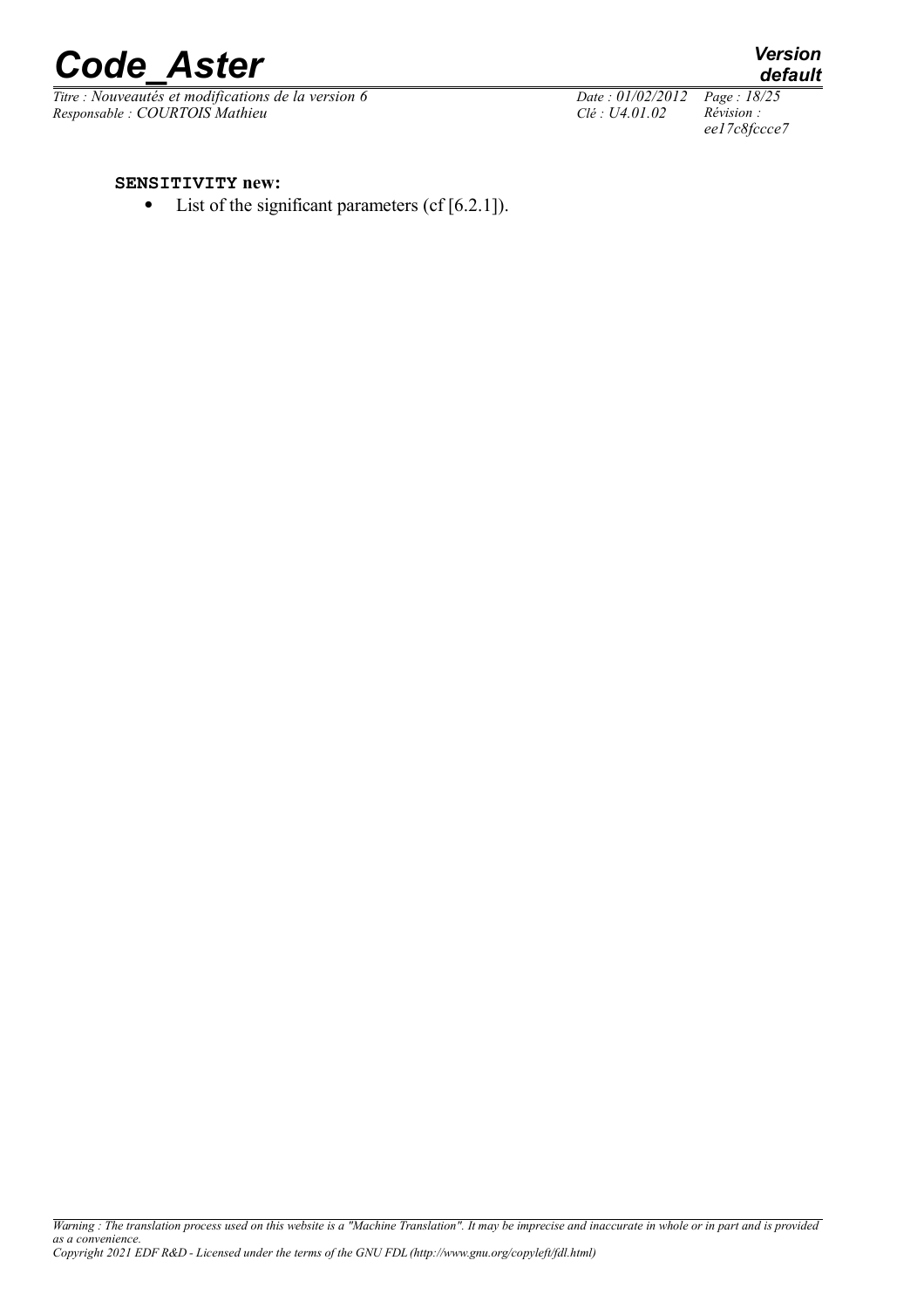*Titre : Nouveautés et modifications de la version 6 Date : 01/02/2012 Page : 19/25 Responsable : COURTOIS Mathieu Clé : U4.01.02 Révision :* 

*ee17c8fccce7*

#### **2.4.15 DYNA\_NON\_LINE and STAT\_NON\_LINE**

#### **ENDO\_ISOT\_BETON new:**

• Replace the behaviors BETON ENDO LOCAL and BETON GRAD EPSI who are removed (cf [6.2.25]).

#### **ENDO\_FRAGILE new:**

• Replace the behavior ENDO LOCAL and ENDO GRAD EPSI  $(cf [6.2.25])$ .

#### **PLAS\_GRAD\_LINE , PLAS\_GRAD\_TRAC removed:**

 The laws specific to the nonlocal behavior are removed, one uses in this case respectively VMIS\_ISOT\_LINE and VMIS\_ISOT\_TRAC. Associated with a modeling \* GRAD EPSI or \* GRAD VARI in AFFE MODELE (cf  $[6.2.22]$ ).

#### **LABORD\_1D , MAZARS , BARENBLATT , ROUSS\_VISC , CAM\_CLAY , LAIGLE new:**

• New behaviors (see DEFI\_MATERIAU).

#### **SENSITIVITY new:**

• List of the significant parameters  $(cf[6.2.1])$ .

#### **INCREMENT/OPTI\_LIST\_INST , NOM\_CHAM , NOM\_CMP , VALE new:**

 Under the keyword factor INCREMENT, these new keywords define the options of the automatic recutting of the step of time (cf [6.2.21]).

#### **RHO replaced:**

 The coefficient of penalization of Lagrangian increased is henceforth provided under the keyword R (cf [6.2.22]).

#### **MODELE\_NON\_LOCAL removed:**

 This keyword does not exist any more, the nonlocal behavior is activated directly starting from the choice of the elements in AFFE\_MODELE (cf [6.2.22]).

#### **TUYAU\_NCOU , TUYAU\_NSEC , COQUE\_NCOU removed:**

• These characteristics are henceforth indicated in  $A$ FFE CARA ELEM (cf [6.2.6]).

#### **HYDR removed:**

 To use the behavior HYDR, it is necessary to overload the code in development mode with the routines PERMEA and SATURATED or to use HYDR\_UTIL with the definition of the parameters materials in DEFI\_MATERIAU (cf [6.2.19]).

#### **2.4.16EXTR\_RESU**

#### **NOM\_CHAMP new:**

 To oppose to CHAMP\_EXCLU, the user can select is the fields which it wishes to preserve, that is to say those that it wishes to exclude (cf [6.2.14]).

#### **2.4.17IMPR\_COURBE**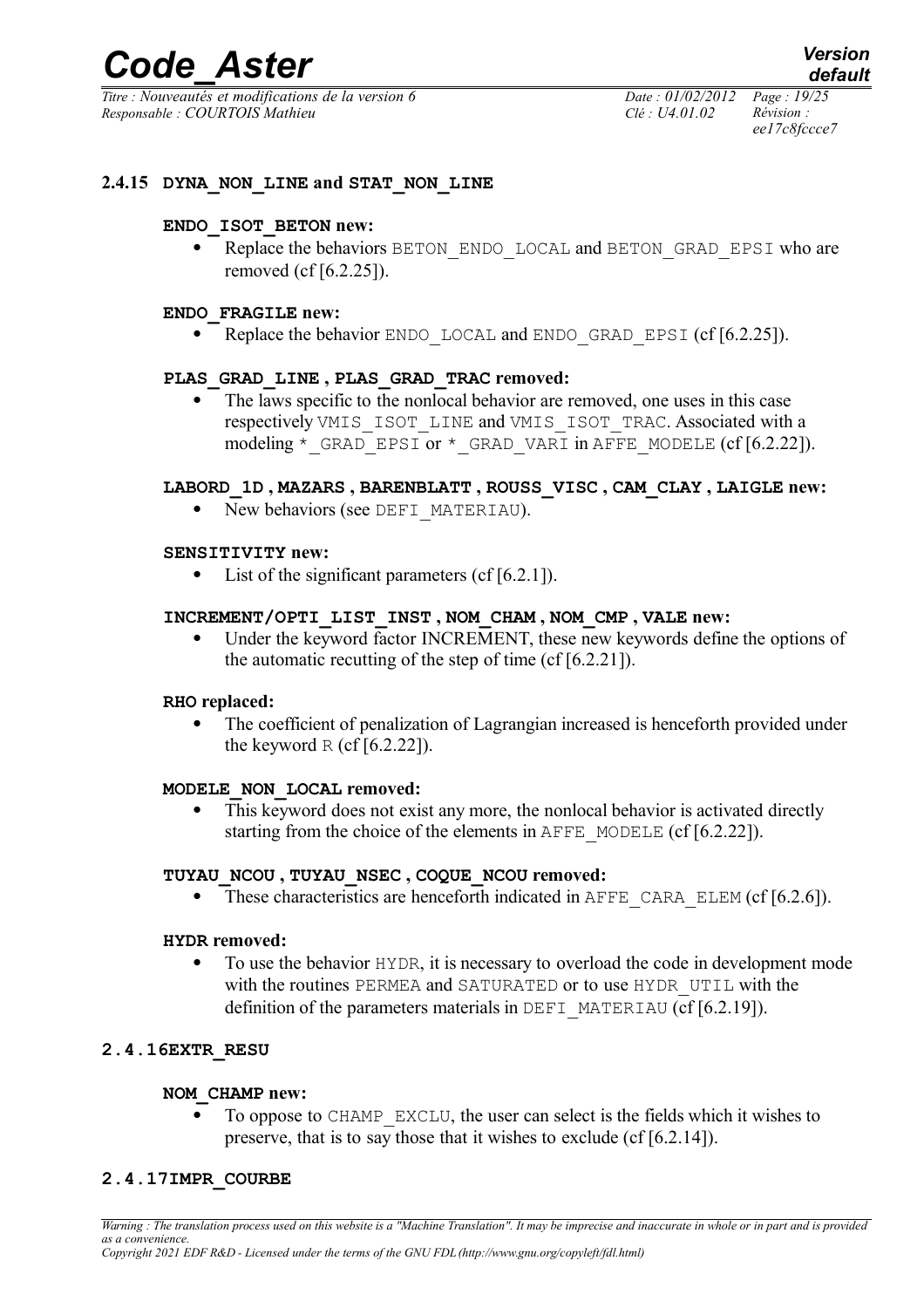# *Code Aster*<br> *Code asternations de la version 6*<br> *Code 20/25*<br> *Code: 01/02/2012* Page: 20/25

*Titre : Nouveautés et modifications de la version 6 Date : 01/02/2012 Page : 20/*<br> *Responsable : COURTOIS Mathieu Clé : U4.01.02 Révision : Responsable : COURTOIS Mathieu Clé : U4.01.02* 

*ee17c8fccce7*

*default*

**EXCEL new:**

 $\bullet$  To print one or more curves in columns (cf [6.2.4]).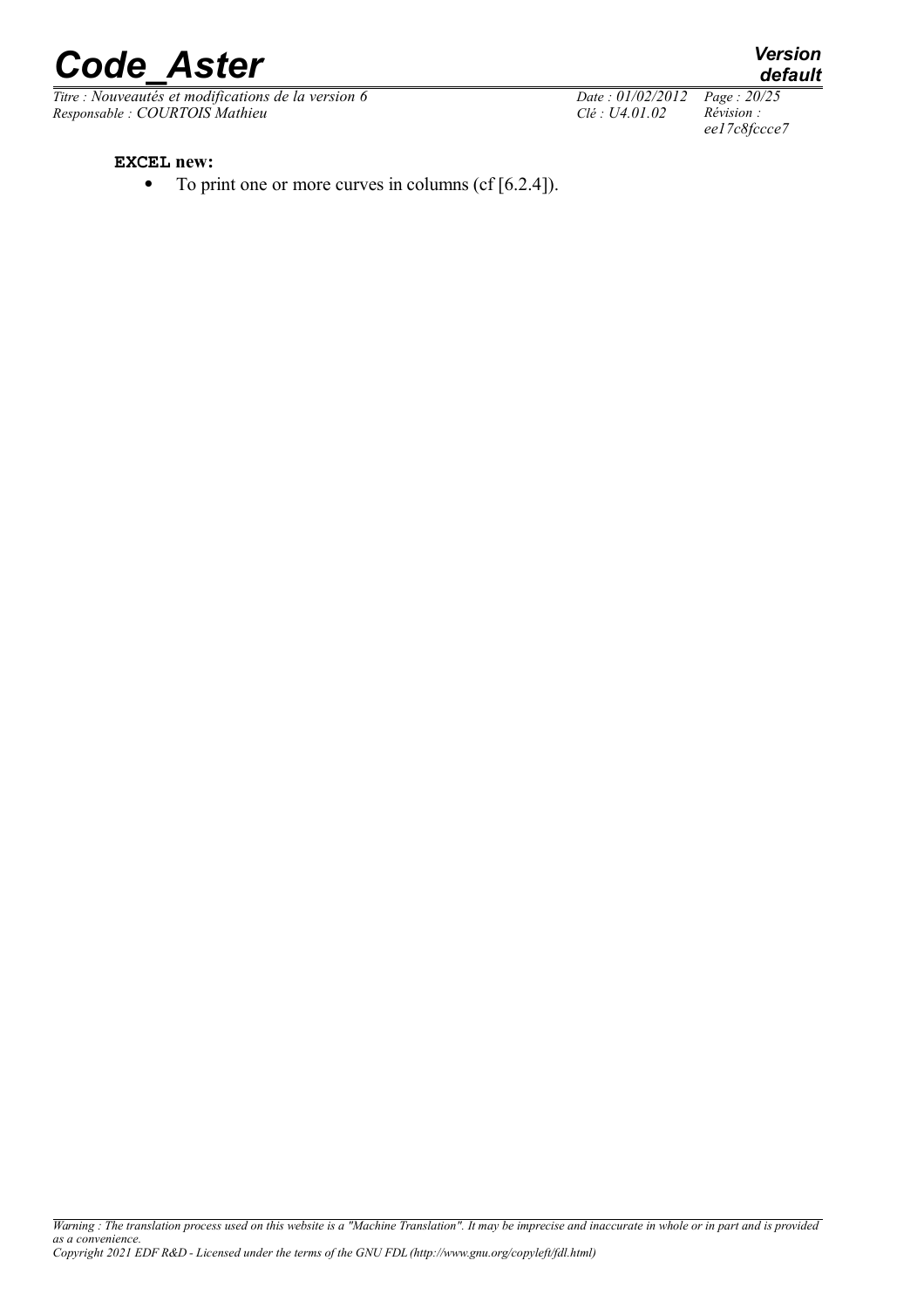*Titre : Nouveautés et modifications de la version 6 Date : 01/02/2012 Page : 21/25 Responsable : COURTOIS Mathieu Clé : U4.01.02 Révision :* 

*ee17c8fccce7*

#### **2.4.18IMPR\_FICO\_HOMA**

#### **NUMORD\_INDICA , NUMPT\_INDICA , NOM\_RESU\_INDICA , NOM\_CHAM\_INDICA new:**

 Information on the indicator of error: sequence number, not time and name of the field of the indicator in the structure of data result (cf [6.2.16] and [6.2.22]).

#### **NOM\_MED\_SUPPOR removed:**

• One uses from now on name MED of the grid as starter.

#### **2.4.19IMPR\_MACR\_ELEM**

#### **FORMAT 'PLEXUS' new:**

 Allows to print with format IDEAS version 5: matrices of mass and rigidity generalized per block, clean modes dynamic, static modes of the modal base (cf [6.2.11]).

#### **2.4.20IMPR\_RESU**

#### **FORMAT 'GMSH' new:**

• Impression for postprocessing with format GMSH (cf  $[6.2.17]$ ).

#### **2.4.21LIRE\_CHAMP**

#### **NUME\_ORDRE , NUME\_PT , NOM\_MAIL\_MED new:**

• Information for the reading of a field to format MED (cf  $[6.2.16]$  and  $[6.2.22]$ ).

#### **2.4.22MACR\_ASCOUF\_CALC**

#### **TRANSFORM new:**

• Allows to determine the local reference mark of postprocessing (cf [6.2.24]).

#### **2.4.23MACR\_ASCOUF\_MAIL**

#### **SYME new:**

• The allowed values are from now on: QUARTER, HALF, ENTIRETY (cf [6.2.24]).

#### **LENGTH new:**

• Parameter used in the case of axisymetry  $(cf [6.2.24])$ .

#### **2.4.24MACR\_ASPIC\_CALC**

#### **RCCM new:**

Activate the post treatments according to the rules of dimensioning of the RCCM.

#### **COMP\_INCR new:**

Keyword gathering factor RELATION and VMIS\_ISOT\_TRAC.

#### **2.4.25MACRO\_MODE\_MECA**

#### **COEF\_DIM\_ESPACE new:**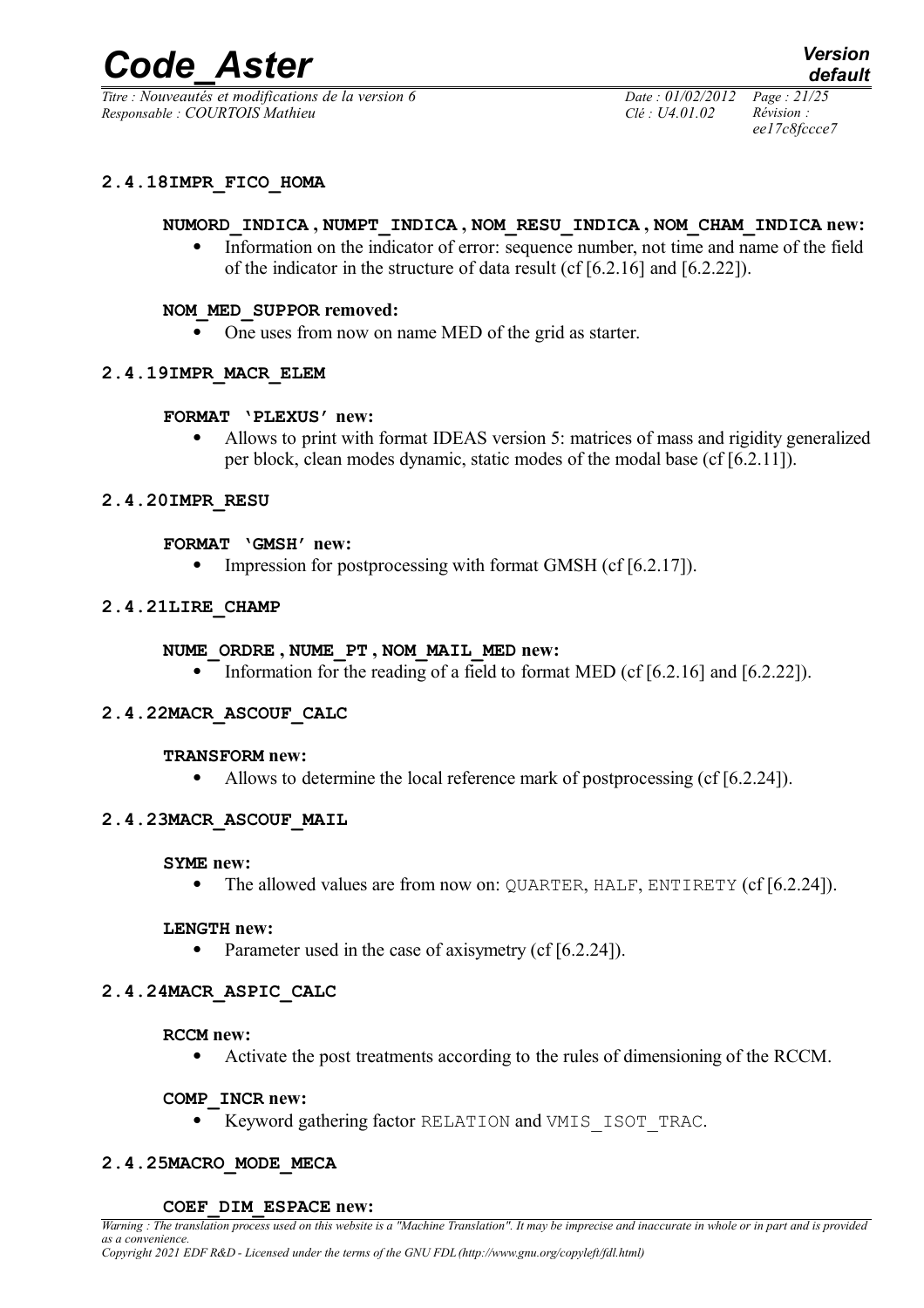# **Code Aster** *Version*<br> *Titre* : *Nouveautés et modifications de la version* 6 *Date* : 01/02/2012 Page : 22/25

*Titre : Nouveautés et modifications de la version 6 Date : 01/02/2012 Page : 22/35*<br> *Responsable : COURTOIS Mathieu Clé : U4.01.02 Révision : Responsable : COURTOIS Mathieu Clé : U4.01.02* 

See MODE\_ITER\_SIMULT.

*default*

*ee17c8fccce7*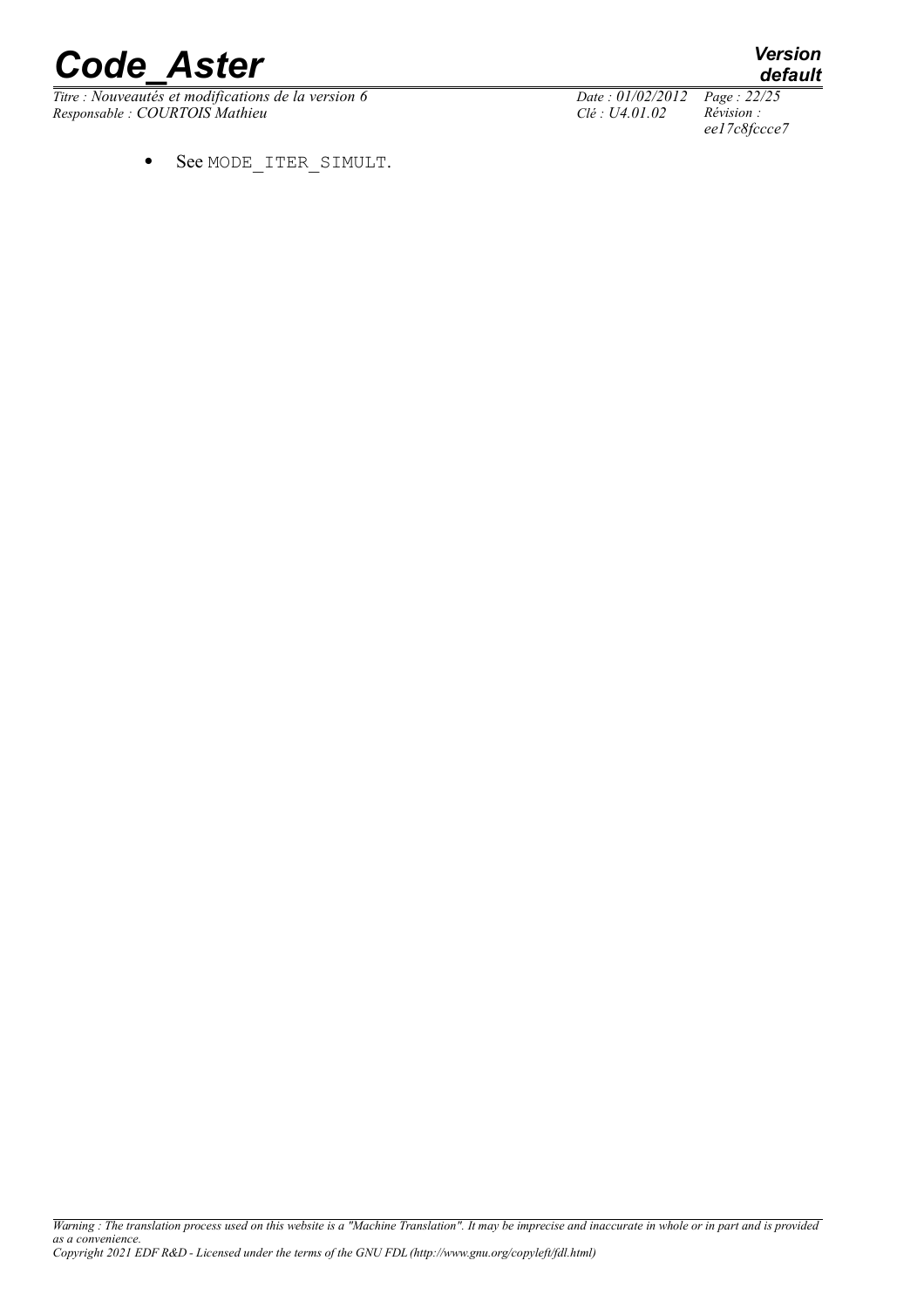*Titre : Nouveautés et modifications de la version 6 Date : 01/02/2012 Page : 23/25 Responsable : COURTOIS Mathieu Clé : U4.01.02 Révision :* 

*ee17c8fccce7*

#### **2.4.26MECA\_STATIQUE**

#### **SENSITIVITY/ THETA removed:**

 SENSITIVITY is now a simple keyword which receives the list of the significant parameters, THETA is removed (cf [6.2.1]).

#### **2.4.27MODE\_ITER\_SIMULT**

#### **COEF\_DIM\_ESPACE new:**

 Multiplicative coefficient which makes it possible to modulate the waveband for each under - space (cf [6.2.14]).

#### **2.4.28MODI\_MAILLAGE**

#### **GROUP\_NO\_APPUI , GROUP\_NO\_STRU new:**

 Groups of nodes of the support and the structure for the reactualization of the supports (cf [6.2.17]).

#### **2.4.29MODI\_OBSTACLE**

#### **BORING new:**

 $\bullet$  To transmit a message of alarm during the boring of the tube (cf [6.2.13]).

#### **2.4.30NUME\_DDL**

#### **MODEL , LOAD new:**

 To obtain information on classification in order to appreciate the size of a model without doing the calculation (cf [6.2.14]).

#### **2.4.31POST\_ELEM**

#### **ENER\_POT modified:**

See EPOT\_ELEM\_DEPL of CALC\_ELEM (cf [6.2.22]).

#### **TRAV\_EXT new:**

Exercise Keyword factor to calculate the work of the external efforts (cf  $[6.2.20]$ ).

#### **2.4.32POST\_FATIGUE**

#### **LOADING new:**

 Keyword factor for better structuring the order (possible values: UNIAXIAL, PERIODIC, UNSPECIFIED, cf [6.2.13]).

#### **2.4.33POST\_K\_BETA**

• New order for the analysis of harmfulness of defect by the K beta method; intended for the tool trade Secure-Epicure (cf [6.2.28]).

#### **2.4.34POST\_RCCM**

#### **GRID , NODE , GROUP\_NO new:**

Allows to define a way starting from a group or of a list of nodes (cf [6.2.5]).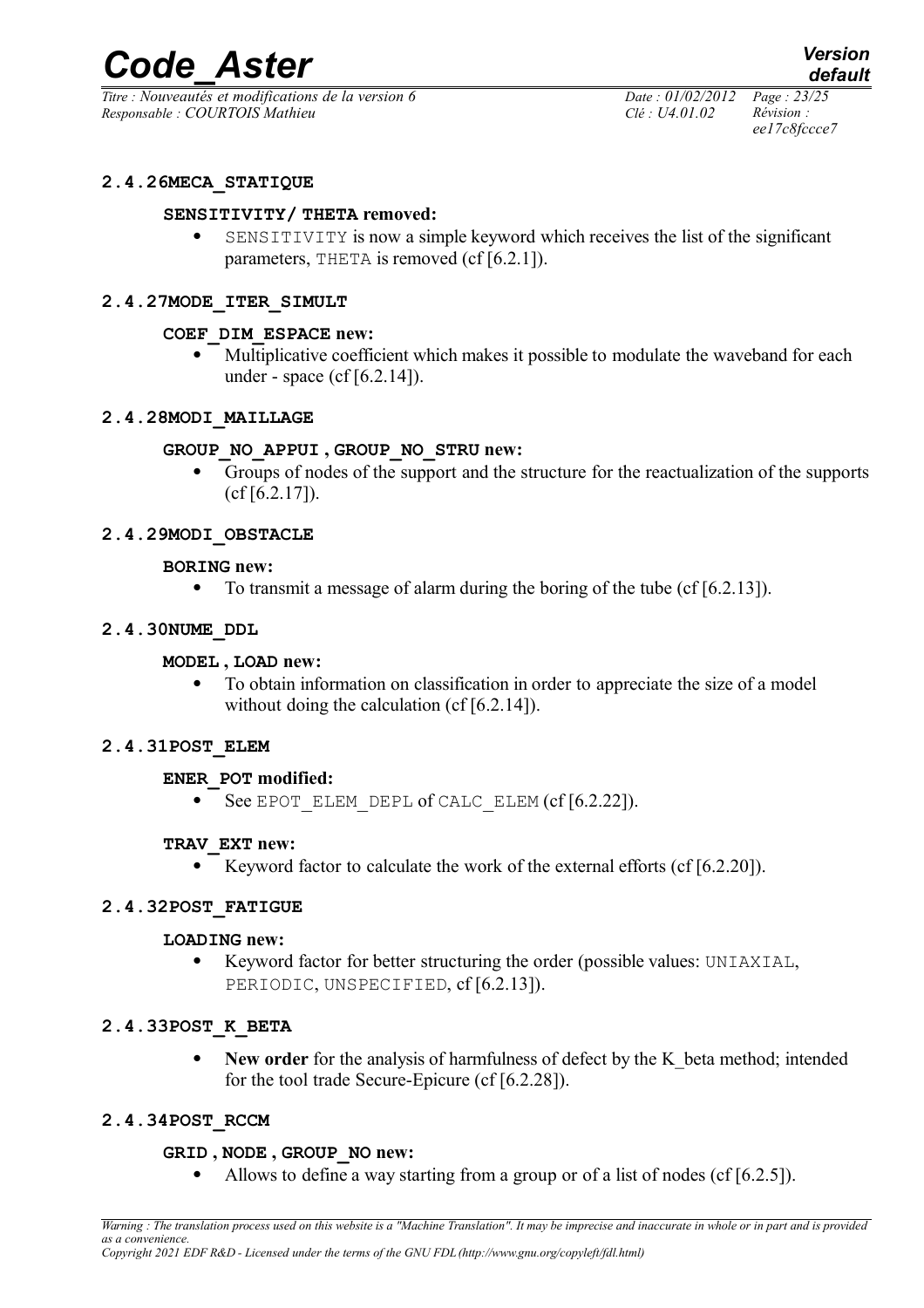*Titre : Nouveautés et modifications de la version 6 Date : 01/02/2012 Page : 24/25 Responsable : COURTOIS Mathieu Clé : U4.01.02 Révision :* 

*ee17c8fccce7*

#### **2.4.35POST\_RELEVE\_T**

#### **OPERATION=' MOYENNE\_RCCM' removed:**

• From now on, this operation is carried out only by POST\_RCCM, should be provided working stress SM in DEFI\_MATERIAU (cf [6.2.25]).

#### **NOEUD\_CMP new:**

• New variable of access (cf  $[6.2.3]$ ).

#### **2.4.36PROJ\_CHAMP**

#### **TOUT\_CHAM , NOM\_CHAM new:**

• Choice of the fields to be projected (cf [6.2.25]).

#### **2.4.37PROJ\_MATR\_BASE**

#### **NB\_VECT removed:**

• Information is provided in NUME DDL GENE (cf  $[6.2.20]$ ).

#### **2.4.38PROJ\_MESU\_MODAL**

#### **MEASUREMENT/MODEL new:**

• Name of the model of measurement  $(cf[6.2.11])$ .

#### **2.4.39PROJ\_VECT\_BASE**

#### **NB\_VECT removed:**

• See PROJ MATR BASE.

#### **2.4.40RECU\_FONCTION**

#### **SOUS\_POINT new:**

 To recover the value on a under-point (used for the multi-layer elements and the multifibre beams, cf [6.2.6]).

#### **2.4.41RECU\_TABLE**

#### **NOM\_PARA new:**

 $\overline{\bullet}$  To recover the value of a parameter (cf [6.2.11]).

#### **2.4.42STAT\_NON\_LINE**

#### **See DYNA\_NON\_LINE .**

#### **2.4.43TEST\_RESU**

#### **SOUS\_POINT new:**

Allows to specify the under-point on which one wants to test the value (cf [6.2.6]).

#### **2.4.44THER\_LINEAIRE**

#### **SENS\_INIT new:**

 Defines the initial field of a transitory calculation from which the evolutionary calculation of the derivative of the temperature is carried out; replace DEUL\_INIT.